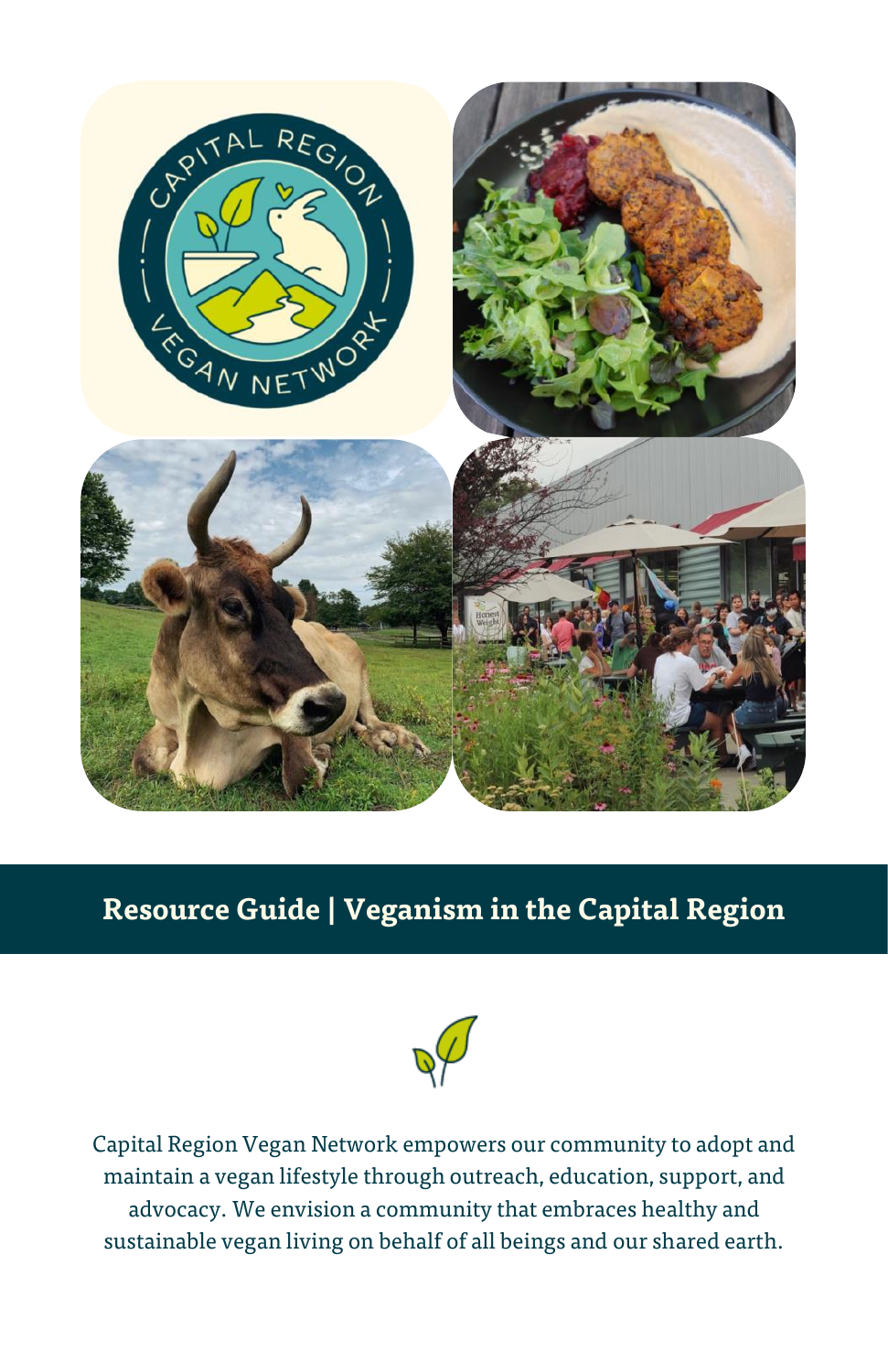## **Introduction | About Us, Local Finds, & What's Inside**

Whether you are seeking to improve your health, hoping to positively impact the lives of animals, or working toward a more sustainable planet, now is a wonderful time to try veganism!

At Capital Region Vegan Network, we welcome participation from community members who are at any stage in their journey. Even if this is the first time you've considered what it means to live a vegan lifestyle and want to learn more, you are invited to join us!



This guide shares the plentiful vegan resources in the region. In the pages ahead, you'll find a list of the many vegan and vegan-friendly restaurants and cafes in Albany, Rensselaer, Saratoga, and Schenectady Counties. You'll also see a few local vendors to look out for at farmers' markets or on the city streets. Plus, we've included stores where you can easily find vegan food, health and beauty products.



If you would like additional support in becoming vegan or in shifting to incorporate more plantbased foods into your diet, please consider joining our community as an annual member of CRVN (information on back cover). Follow us on social media for upcoming event details, recipe ideas, and up-to-date news stories as vegan history is made every day.

If you have any questions about making vegan choices or where to find vegan products, we'd love to hear from you at info@capregionvegans.org or through any of our social media platforms (@capregionvegans).

We hope these resources will help both new and experienced vegans thrive in the Capital Region, and we hope to see you at some of our events!

Sincerely, CRVN Board & Staff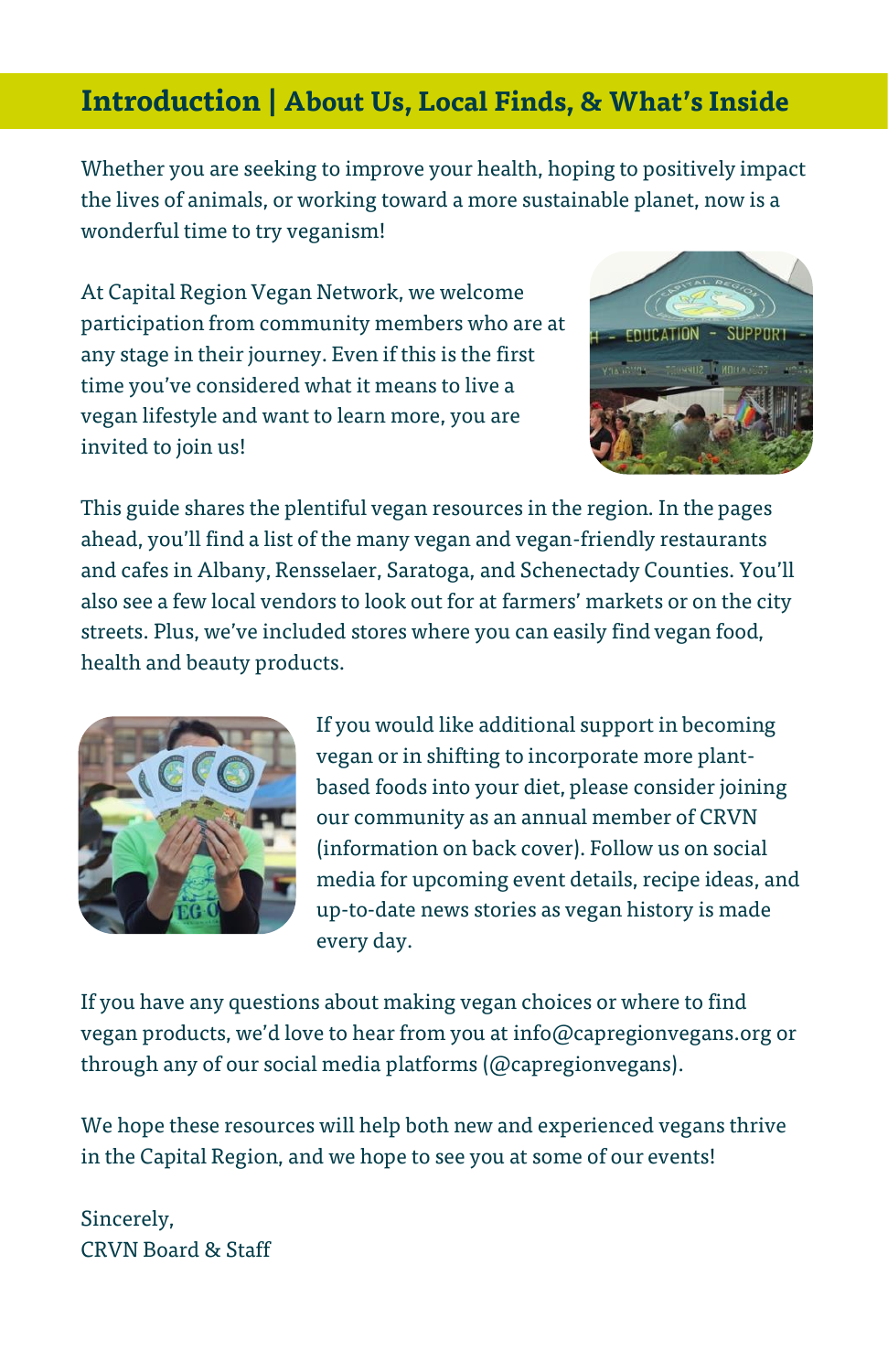# **Capital Region Vegans | Restaurant & Business List**

*All businesses listed below offer vegan options. Those marked with a "(V)" are fully vegan and "(Veg)" are fully vegetarian. List adapted from 518 Vegans.* 

## **ALBANY COUNTY**

*City of ALBANY*

*Athos Restaurant* Greek/Mediterranean, vegan items are clearly marked athosrestaurant.com

*Banh Mi 47* Vietnamese, take-out, vegan options available banhmi47.com

*Bar Vegan (V)* Fully vegan bar with small plates and cocktails barveganonlark.com

*Barcelona Restaurant* Spanish/Mediterranean, some items designated vegetarian are also vegan (spiced rice & beans, greens & beans, pasta puttanesca) barcelona-albany.com

*BARE (V)* Fully vegan smoothie and juice shop with meal bowls bareblends.com

## *Bellini's Counter*

Fast casual, take-out; vegan options available belliniscounter.com

*Blaze Pizza* Counter-serve pizza, vegan cheese available blazepizza.com

*Bombers Burrito Bar* Mexican, vegan options bombersburritobar.com

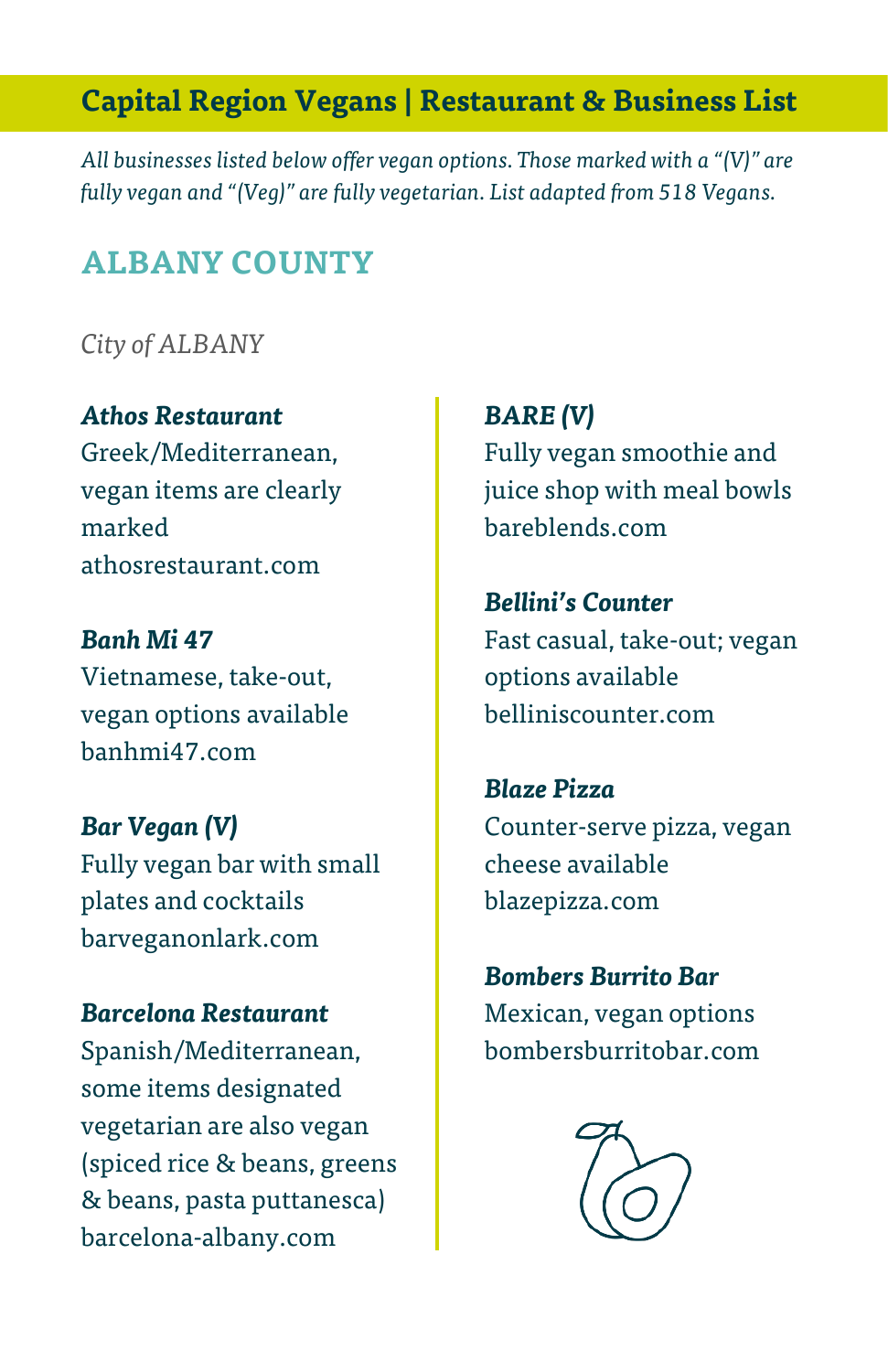## *Bountiful Bread*

Counter-serve cafe; vegan items are marked, some vegan desserts bountifulbread.com

## *The Local 217 Taproom & Kitchen*

Café open Wednesday-Saturday, vegan items are clearly marked local217.hrpos.heartland.u s/menu

*Café Madison* Open for breakfast & lunch, vegan menu available cafemadisonalbany.com

#### *Cheesecake Factory*

American, vegan options available (vegan cobb salad, kale & quinoa salad – see web link for other options) thecheesecakefactory.com

*Cider Belly Doughnuts*

Classic and creative apple cider doughnuts, vegan options available ciderbelly.com

*City Line Bar & Grill*

American, some items designated vegetarian are also vegan (quinoa burger, tofu to sub in meat dishes) citylinebar.com

#### *CoreLife Eatery*

Counter service bowls, salad, and soups [co](https://l.facebook.com/l.php?u=https%3A%2F%2Fcravealbany.com%2F%3Ffbclid%3DIwAR0RIzlOcKke-tm7MqZX2e73VuVaMldRuTw5D_s1xHZOhLwvNlRtBl9PmRc&h=AT3QnlXNAg8TTejuMevSwU31ZoGSS4b3FXWgUsjV2k9ye8M7ssTpWXrCjxtE8ou8x6m4CyEI7dejI-C27fplo26UmxosM3vwCYgkxNQKJIbIvUJn2jXobmDuNsb580gaWrIUUbJsNWkStpMLQ75-U9g)relifeeatery.com

*Crave Burgers* Beyond Burger available cravealbany.com

*Delaware Supply* Craft beers and light fare, vegan options available delsup.beer

*DP Dough* Calzones and vegan cheese dpdough.com

*El Loco* Mexican, vegan options available ellocomexicancafe.com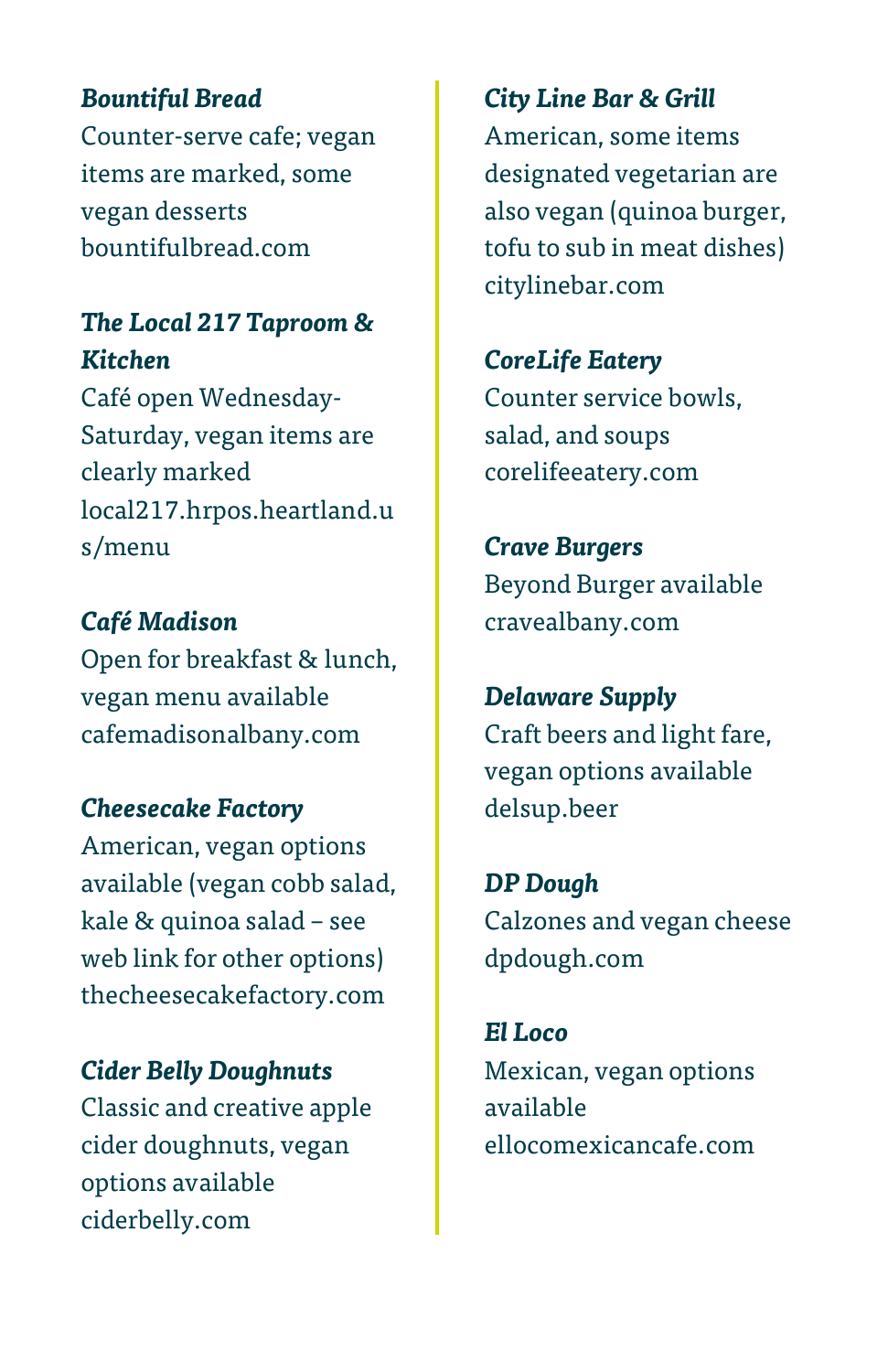*El Mariachi* Mexican, vegan options available elmariachisrestaurant.com

## *El Patron Mexican Grill & Cantina*

Mexican, vegan menu available facebook.com/DelmasDiner andRestaurant

### *Healthy on Lark (Veg)*

Small café serving vegetarian & vegan options healthyonlark.com

*Herbie's Burgers* Vegan burgers and shakes available herbiesburgers.com

*Honest Weight Kitchen (Maria College)*

Cafe, breakfast and lunch, vegan options available honestweight.coop

#### *Ichiban*

Japanese, vegan options ichibanjapanesechinese.com

*Iron Gate Café* Open for breakfast & lunch, vegan items clearly marked irongatecafe.com

## *Junior's Bar & Grill* Pub, vegan wings available juniorsbarandgrill.com/jun iors-albany

*Lazeez* Indian, vegan options available eatlazeez.com

*Maggie McFly's* Restaurant & bar, Impossible Burger and other vegan options maggiemcflys.com/albanyny

*Maharaja Indian Restaurant* Indian, vegan menu available maharajaofalbany.com

*Mamoun's Restaurant* Mediterranean, vegan options available mamounsalbany.com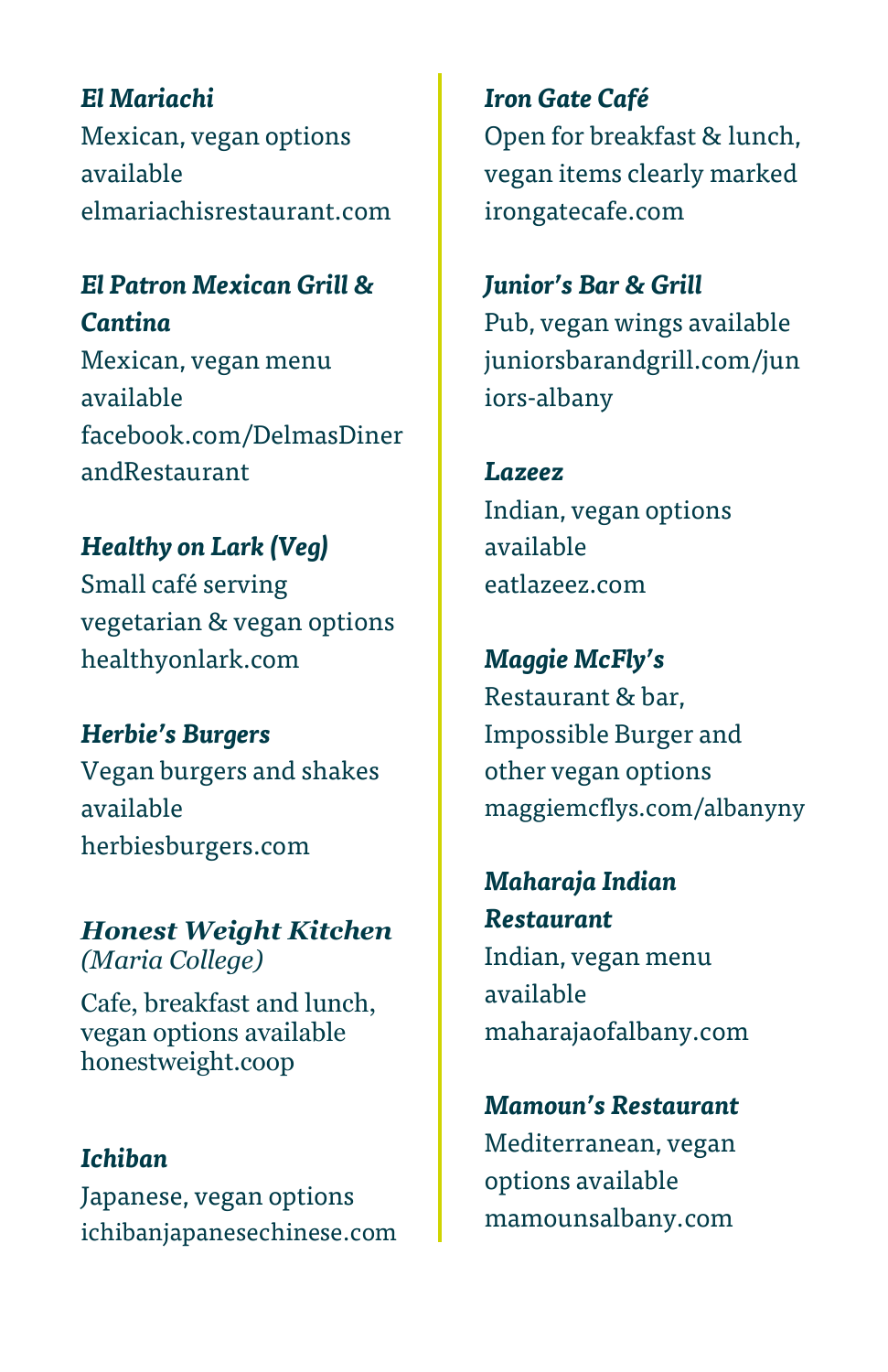*Margarita City* Mexican, vegan menu margarita-city.com

*McGeary's* Pub, vegan options mcgearyspub.com

*Mr. Bumbles Cafe* Cafe, salads and vegan smoothies available mrbumblescafe.com

*Nicole's* Italian, vegan accommodations available nicolescatering.com

*O'Toole's Restaurant Pub* Irish pub, Beyond Burger available otoolesalbany.com

*Pad Thai Noodle* Thai, vegan options padthai-albany.com

*P.F. Chang's* Asian, vegan options veggl.com/cheatsheets/veg an-options-at-pf-changs/

*Pearl's Bagels & Bakery* Bagel sandwiches, vegan cream cheese, vegan items are clearly marked pearlsalbany.com

*Pho Yum* Vietnamese, vegan options pho-yum.com

*Lark Street Poke Bar* Fast-casual restaurant, vegan options available larkstpokebar.com

# *Professor Java's Coffee Sanctuary* Coffee shop, non-dairy milk available, vegan items are

clearly marked professorjavas.us

*Recovery Sports Grill*

Sports bar, Gardein wings and Beyond Burger available Other locations: E. Greenbush, Guilderland, Malta, Queensbury, Rotterdam, Troy recoverysportsgrill.com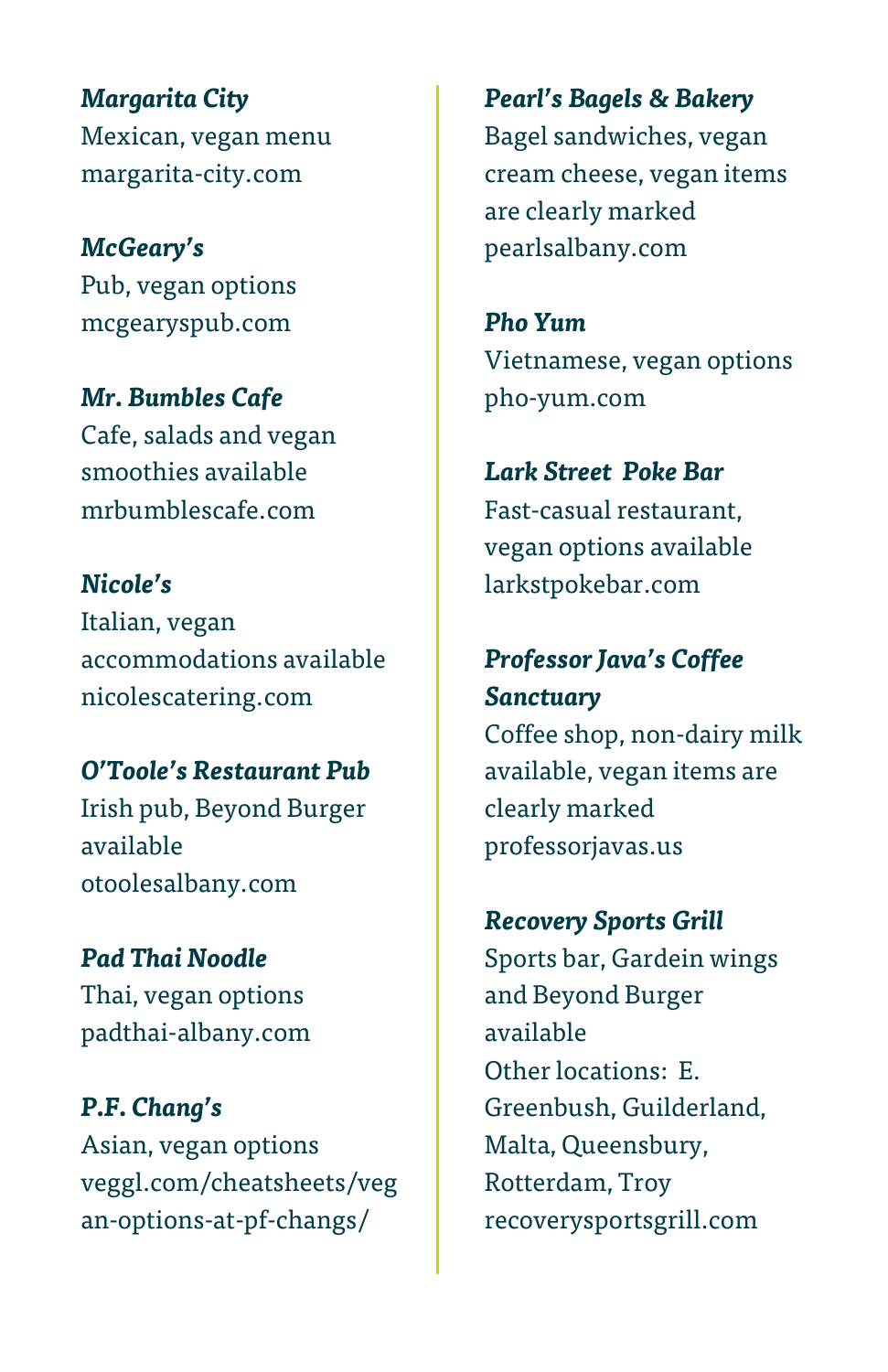*Restaurant Navona* Mediterranean & modern Italian, vegan options available, ask for vegan cheese restaurantnavona.com

*Savoy Taproom* American, live music, vegan items are clearly marked savoyonlark.com

# *Spinners Pizza & Subs* Counter-service pizza & subs, vegan menu available

spinnerspizzaalbany.com

*Steuben St. Market* Deli & cafe, vegan items are clearly marked steubenstmarket.com

*Subculture (V)* Vegan deli, baked goods, seating available subculturevegandeli.com

*Sukhothai* Thai, vegan options available sukhothaialbany.com

*Sweet Basil Thai* Thai, vegan options available sweetbasilthaialbany.com

*Sweet Eats (V)* GF + vegan baked goods sweeteatsco.com

*Taiwan Noodle* Taiwanese, vegan options available taiwannoodle.net

*Tanpopo Ramen* Japanese, vegan options available tanpopoalbany.com

*TapAsia* Asian, vegan options available tapasiaonlark.com

*The City Beer Hall* Beer garden & pub, vegan items are clearly marked thecitybeerhall.com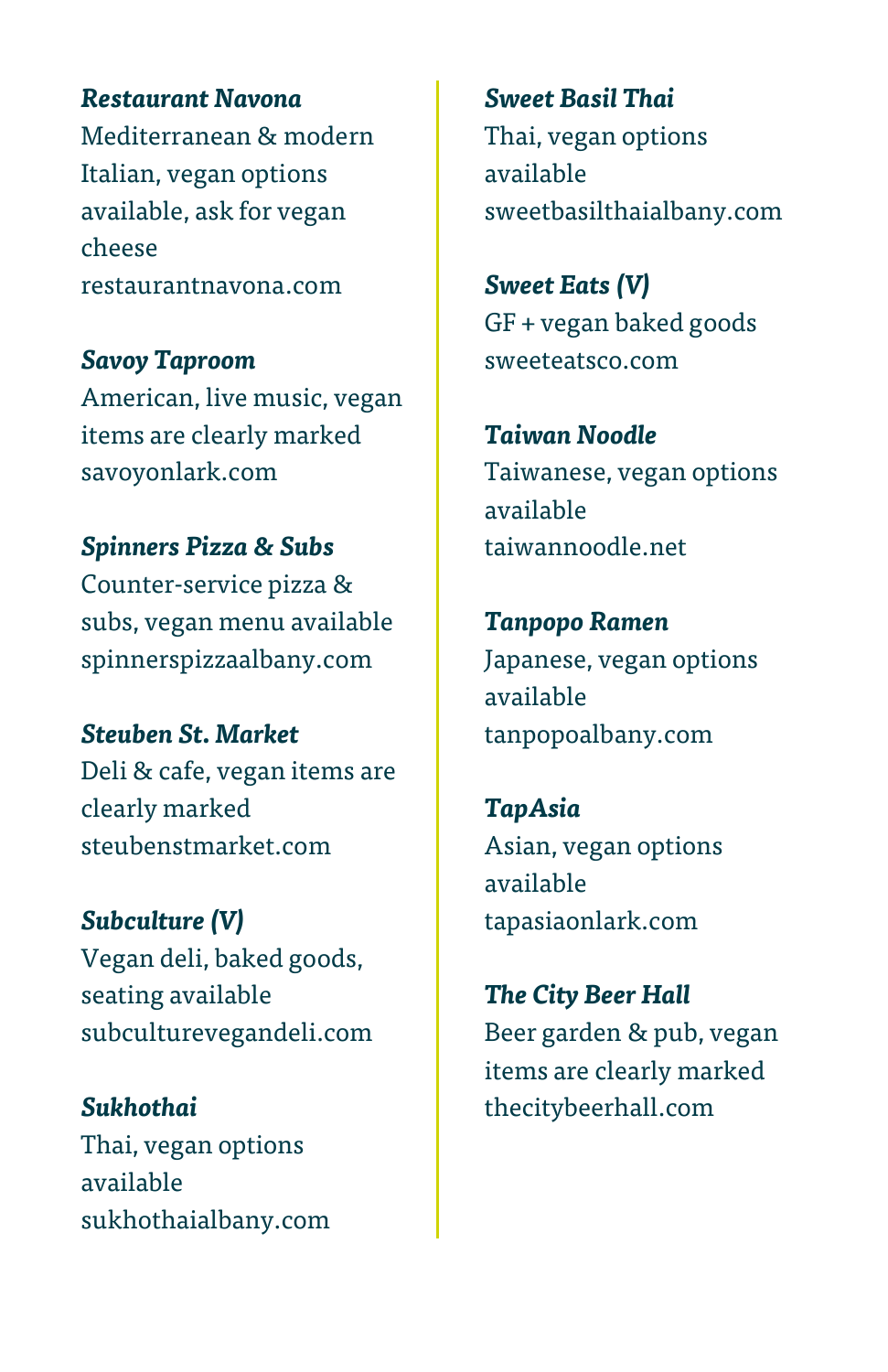*The Hollow Bar & Kitchen* American, craft beers, many vegan options, vegan items are clearly marked thehollowalbany.com

*The Kitchen Table* Eclectic, seasonal fare, vegan items are clearly marked thekitchentablealbany.com

*The Point* Restaurant & bar, vegan options and vegan cheese available thepointalbany.com

*The Skinny Pancake* Cafe with crepes & salads, vegan options available skinnypancake.com

*The Spinning Gyro* Turkish Mediterranean, vegan options available spinninggyro.com

*Umana Yana Restaurant & Wine Bar*

Afro & Asian Caribbean inspired cuisine, vegan items are clearly marked umanarestaurant.com

*Van's Vietnamese Restaurant* Vietnamese, vegan options vansrestaurantny.com

*Wizard Burger (V)* Counter service with seating, vegan specialty burgers and tots wizardburger.co

#### *BETHLEHEM*

*BARE (V)* Vegan smoothie and juice shop with meal bowls bareblends.com

Juice and smoothie bar, vegan options available.

blissdelmar.com

*Bliss*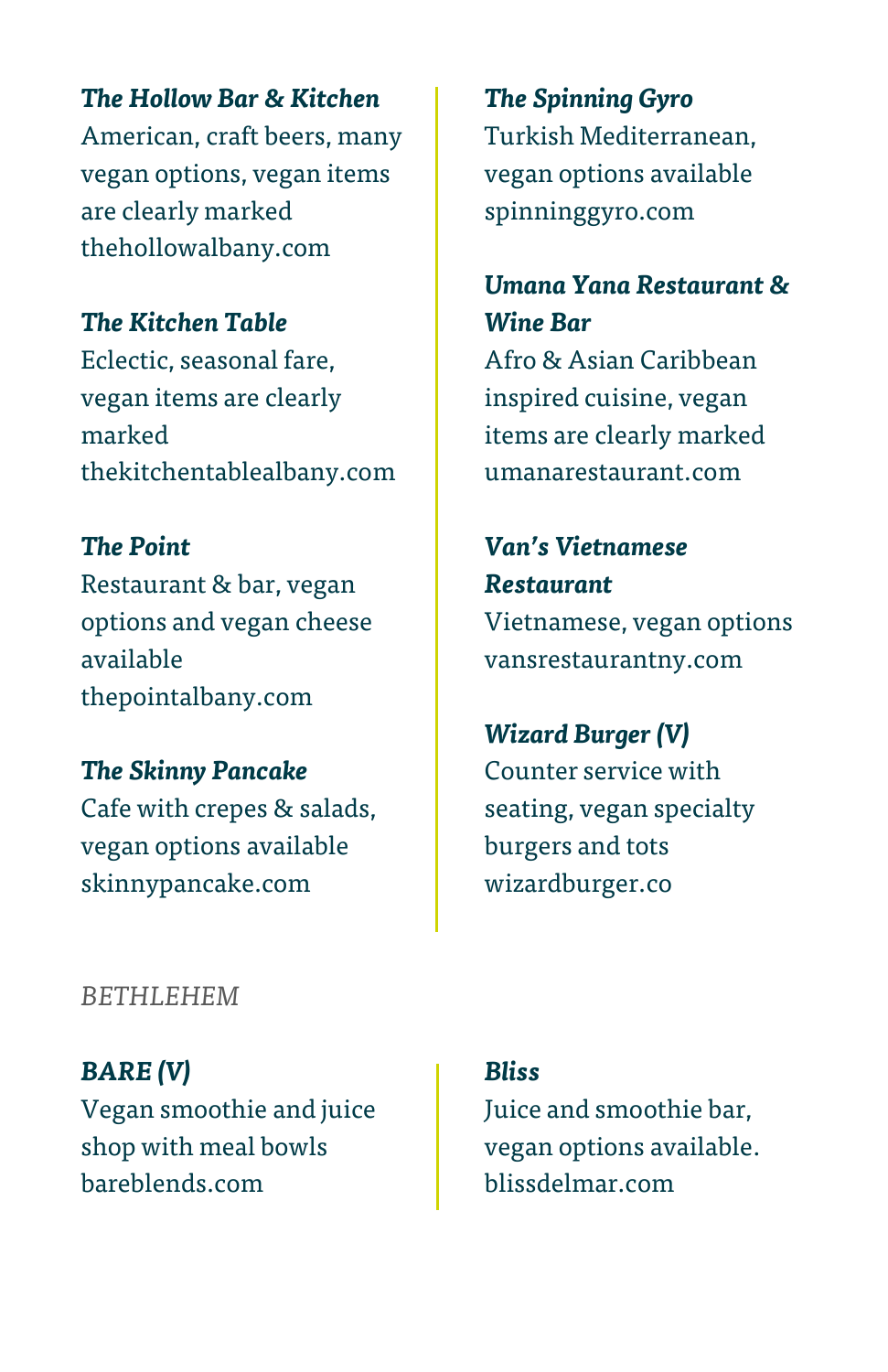*Empire Wok* Chinese, vegan options available on separate menu Empirewokdelmar.com

#### *Rooted + Rind (Veg)*

Cafe, 100% vegetarian and mostly vegan featuring smoothies and meal bowls rootedandrind.com

#### *COLONIE*

*BARE (V)* Vegan smoothie and juice shop with meal bowls bareblends.com

*Bellini's Counter* Fast casual, take-out; vegan options available belliniscounter.com

*Celadon Thai Restaurant* Thai, vegan options available celadonthairestaurant.com

*Crispy Basil Artisan Pizza* Pizzeria, vegan options crispybasil.com

*Shalimar* Indian, vegan options available goshalimar.com

# *Taj Fine Indian Cuisine* Indian, vegan options available

tajfineindian.com



*Elevation Burger* Fast-food style, vegan burgers & toppings available elevationburger.com

*Karavalli* Indian, vegan menu available karavalli.com

*Galleria Seven Market* Open air food market, vegan options available galleria7market.com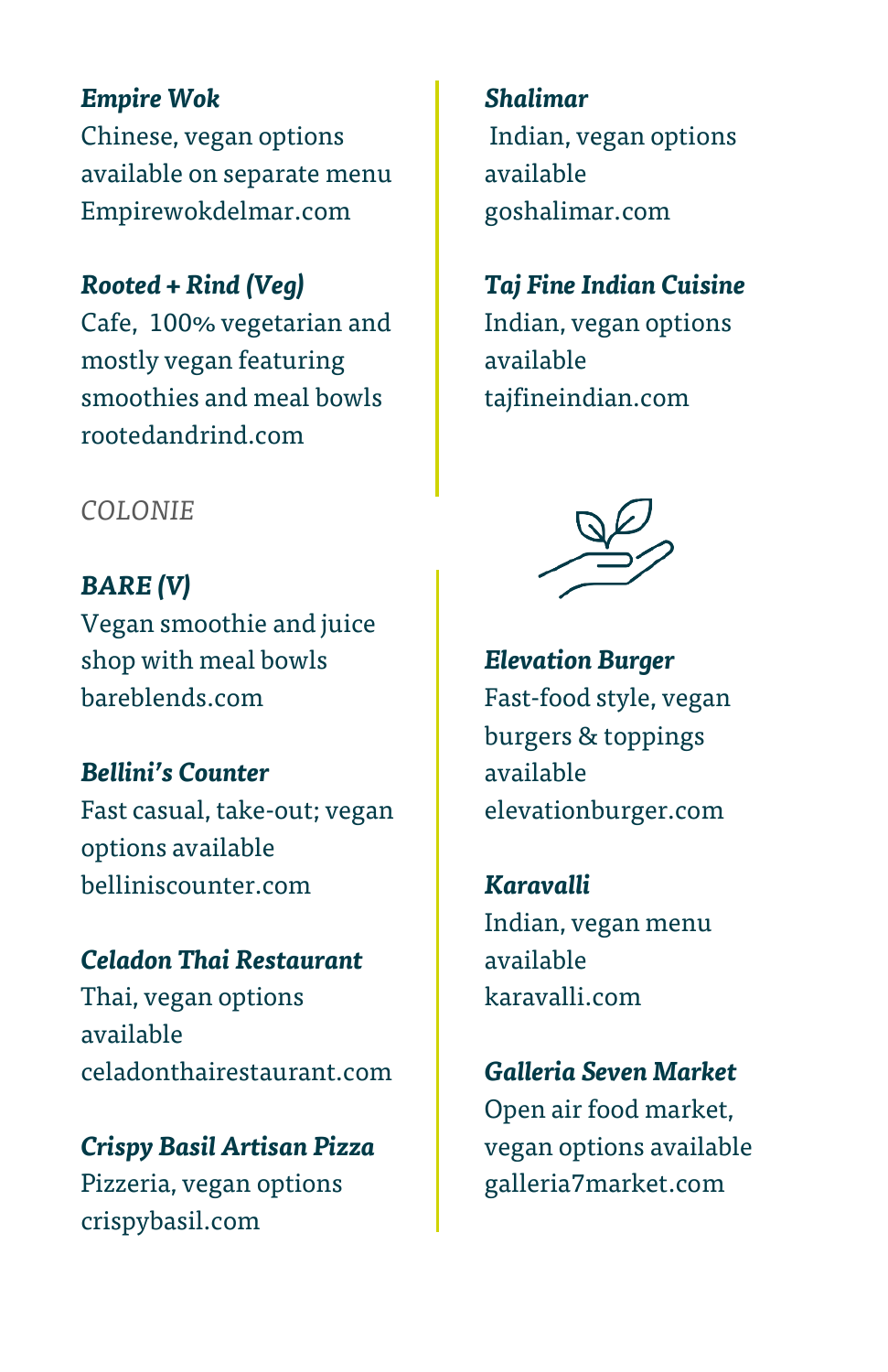#### *WATERVLIET*

*Sadudee* Thai, vegan options available sadudeethaifood.com

# **RENSSELAER COUNTY**

*RENSSELAER*

*16 Handles* Soft serve, vegan options available 16handles.com

*The Cakerino (V)* Ready-to-eat vegan treats, beverages, gluten-free options & pre-order specialty cakes cakerino.com

*Sri Siam Thai Restaurant* Thai, vegan options available srisiamthaifood.com



*TROY*

*Bard & Baker* Board game cafe, vegan food & drink options available [ba](https://l.facebook.com/l.php?u=https%3A%2F%2Fbrownsbrewing.com%2Ftroy-taproom%3Ffbclid%3DIwAR21SpktLCPNGUUvnmve4csgyGcfJJYiVuS4cQyh_FZ5yF0nPwExBgeGVn8&h=AT1R7r1lUgjQ8M9-qOblL7LUviQ-bIjmsxKXZlblrqLgkYvMDF12uqW8dB8tyyOAdOZXesjQoTNM0Nib6gCXdf5Q_hX9aMNDi4epVfHYTNvTpi6RH_QpGfirLbVdR1hBjWnbMd94KyNERIphFe5Ejvk)rdandbaker.com

*Brown's Brewing Taproom* Brew pub, vegan items are clearly marked brownsbrewing.com/troytaproom

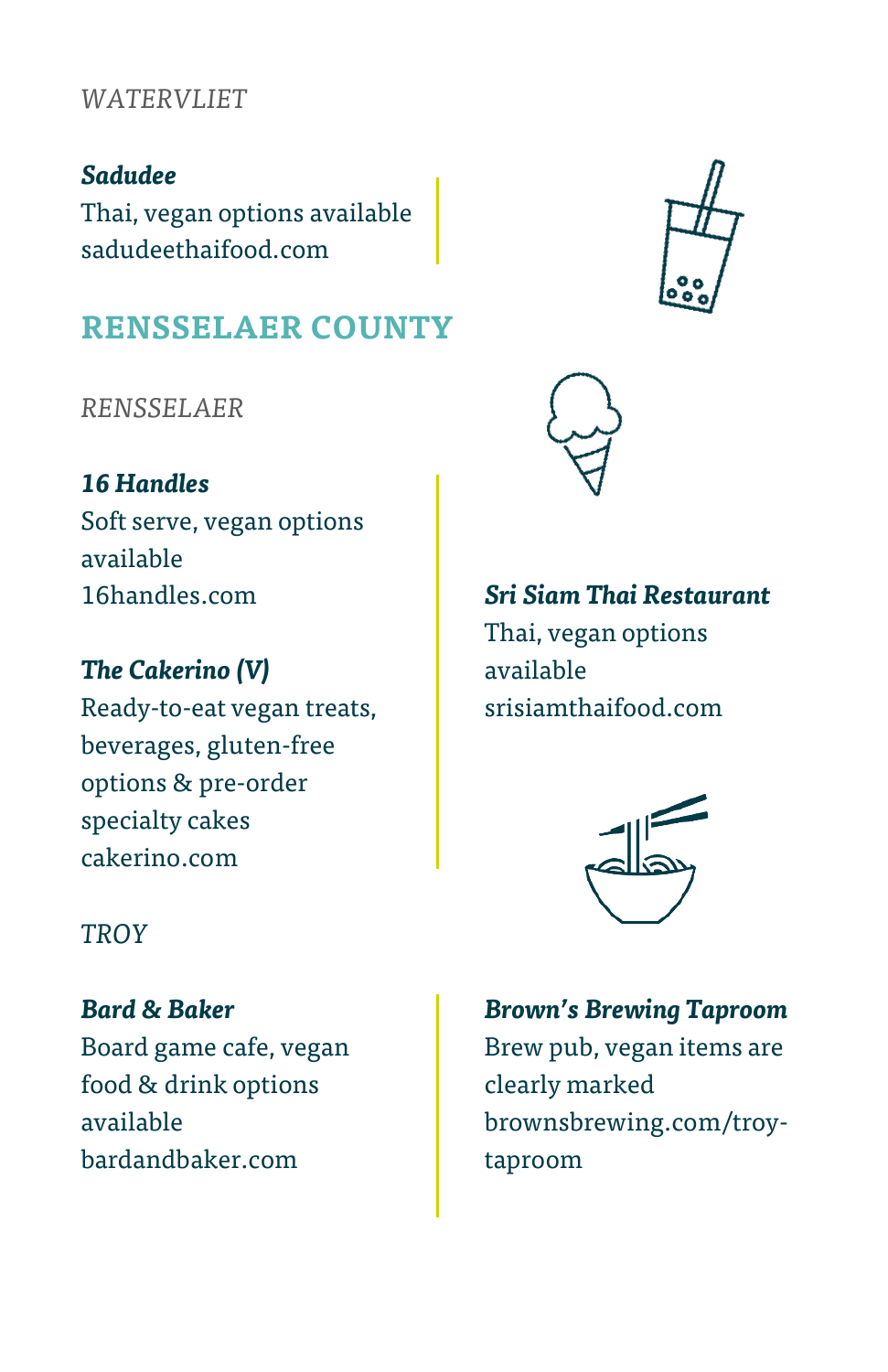*Burrito Burrito (V)* All-vegan Tex-Mex burritosquared.com

*Carmen's Cafe* Cuban/Spanish, open Sat & Sun 9-4, vegan options available carmenscafetroy.com

*DeFazio's Pizzeria* Pizzeria, vegan options available defaziospizza.com

*Di Famiglia Pizzeria* Pizzeria, vegan menu available, vegan slices at lunch difamiglia.net

*Donna's* Italian, vegan options available donnasitalian.com

*First Choice Caribbean* Jamaican, vegan options available firstchoicecaribbean.com/8 087

*Franklin Alley Social Club* Games, drinks & food; tots, burgers, hot dogs; most items can be veganized franklinalleysocialclub.com

*Jacob Alejandro*  Coffee shop, vegan options jacobalejandro.square.site

*Junior's Bar and Grill* Pub, vegan wings available [juniorsbarandgrill.com/nor](https://l.facebook.com/l.php?u=http%3A%2F%2Fwww.juniorsbarandgrill.com%2Fnorth-greenbush%3Ffbclid%3DIwAR3eD5GtPzCZezF7bPP2I7FQz1UepxjPuOSy3aqVyerQoYYf7yABqj2LzDE&h=AT31rNJfkRUv9PTXS9q_r1GYJM0JqgvTUXqcsGI9CB3BS92N-zgRwLei9nm8mUt0QjODDaVvS2FjVLTDP7_KqwCclquXAMX5eSh56ym9U45O_QhGKENT0FAThovtSYR6YcFTyxyiJZa4bjAritMpbdk) [th-greenbush](https://l.facebook.com/l.php?u=http%3A%2F%2Fwww.juniorsbarandgrill.com%2Fnorth-greenbush%3Ffbclid%3DIwAR3eD5GtPzCZezF7bPP2I7FQz1UepxjPuOSy3aqVyerQoYYf7yABqj2LzDE&h=AT31rNJfkRUv9PTXS9q_r1GYJM0JqgvTUXqcsGI9CB3BS92N-zgRwLei9nm8mUt0QjODDaVvS2FjVLTDP7_KqwCclquXAMX5eSh56ym9U45O_QhGKENT0FAThovtSYR6YcFTyxyiJZa4bjAritMpbdk)

*Lime Leaf*  Thai Bistro, vegan options limeleaftroy.com

*Little Pecks* Cafe, vegan options [littlepecks.com](https://l.facebook.com/l.php?u=http%3A%2F%2Fwww.littlepecks.com%2F%3Ffbclid%3DIwAR2RWH9YWx9vcgXxmxMZbcnFVNx2Wi6bXkkYIHjueyMdF2CxLNe5n1TuFjQ&h=AT2x15lGn7Oo8-9S3BLkXUPpWI2eMhFZepNFeAuL5N4d3jjsNx-q7QDEzoSvL-3NQR6Dun0d00FVfHA_aDveliiu_ktZRgzKpdlttC4nvx3qFhzKq236AGYMsZrQSmu9XSZIH4dOxo6ULM8pEygOMKU)

*Little Viking Co. (V)* Hot plants, fast food thelittlevikingco.com

*Liza's* Plant-based & gluten free smoothies, bowls, sandwiches, etc. [lizasoftroy.com](http://lizasoftroy.com/)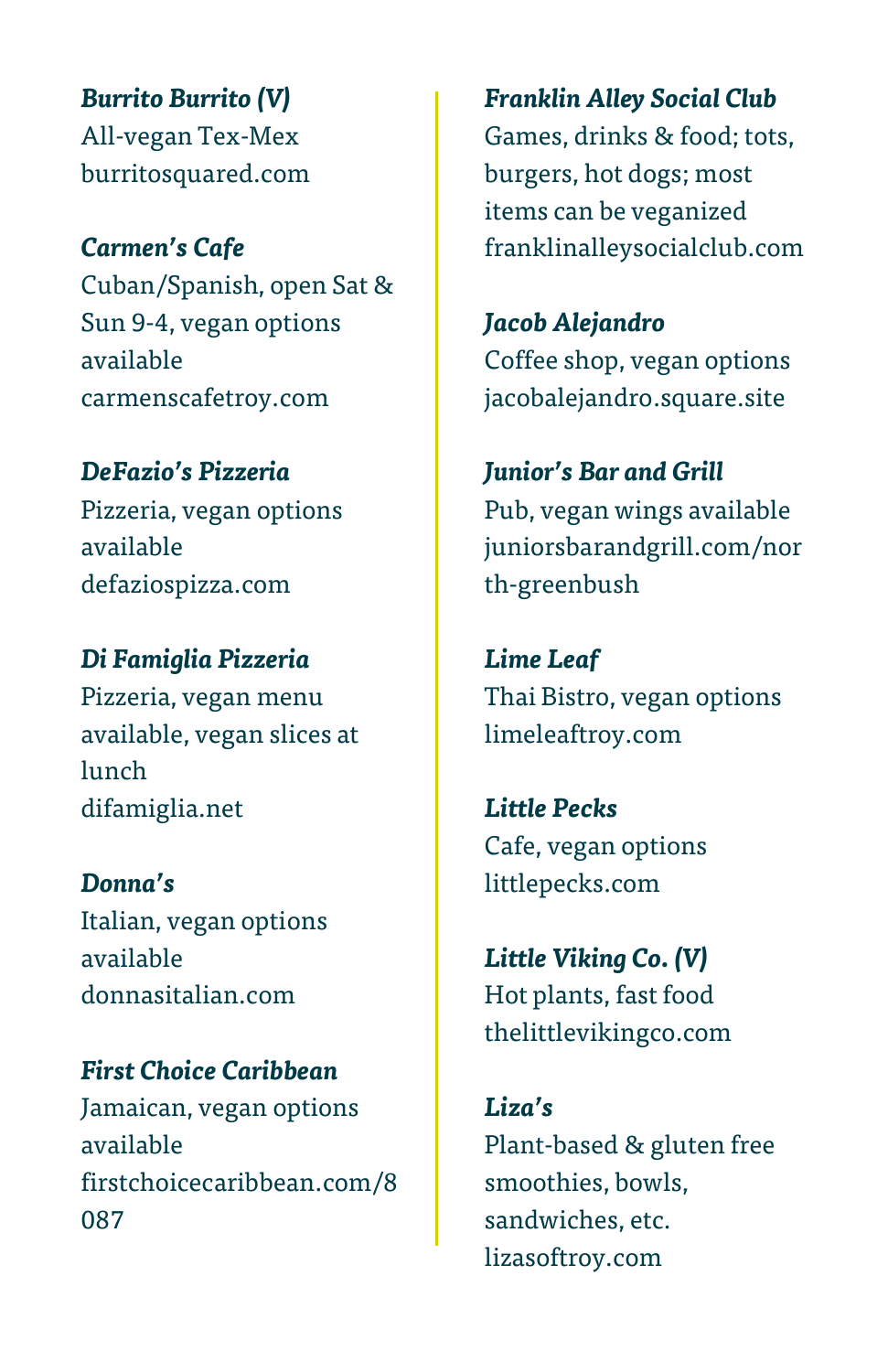*Muddaddy Flats Quesadillary* Quesadillas, nachos, vegan cheese available [muddaddyflats.com](https://muddaddyflats.com/)

*Nighthawks* Bar & café, vegan options [nighthawkstroy.](https://facebook.com/nighthawkstroy)com

*Pizza Da Vinci* Pizzeria, with vegan cheese [pizzadavinci.com](https://l.facebook.com/l.php?u=http%3A%2F%2Fwww.thepizzadavinci.com%2F%3Ffbclid%3DIwAR3PxKTdHGv0fPgR-fImTglbSf-zYd5XW-zotJn0ClUIDY-uyOWBhzac2bo&h=AT20panC06ut_qzyUGfZojvnbvJPsk-_qMK4mnbYKqibB6_Ebt7mbMWt-vop675TM3SzYrK04AtFrhMQLYHg2VH93E4LC_5sFoL1H7Ka1c6vgJP7sVyCu-uqvUCqngtNK20Y2LS0C13vmZVtVBft_rI)

*Primo Botánica (V)* Ethically-sourced, handcrafted botanical chocolates primobotanicachocolate.com

*Shalimar* Indian, vegan options [shalimarny.com](https://l.facebook.com/l.php?u=http%3A%2F%2Fwww.shalimarny.com%2F%3Ffbclid%3DIwAR3d8Akfq3RNKolyUmDb3IwOjX9K5J4Os9bDvhkiS9b5Vz-T-7mjob-tYrA&h=AT0iNHFnB1j1dDIkyEMHCOxkVJOjHEdp4lyF526aUC1oM7HMZHvWMgkZFqS00baUCcU1wpF4J3SpErTpHuoQObbbIdHMpFtEqA3VXaELCX38XPcvDu6U5FU--2KZiiimpCBVpjHSKtA41nY3gIvIQM8)

*Slidin' Dirty* Description: Sliders & sides, vegan items are clearly marked [slidindirty.com](https://l.facebook.com/l.php?u=http%3A%2F%2Fslidindirty.com%2F%3Ffbclid%3DIwAR2Q8EPd0YWBh9fhlusi5KuSqbmCN6kA-VJiKcgOLT6SQBvQMo6Q4sPJzds&h=AT0d410SYqewoNbQ99LkvMP1u6aCeT688Gr0X-n6J74K4j5KLu2LYDGhLKwCsEpAOyfjIsb3S7Rt-mT2DmZDMfmVGPy6OcKe_rP6Cb2OuJEj-A9d5ZyefEwZGMfdFbsQzbpHKGuPtyQ7RlqQkf_Q7843cWmqw_b-lum7)

*Sunhee's Farm & Kitchen* Korean, vegan items are clearly marked [sunhees.com](https://www.sunhees.com/?fbclid=IwAR3YVJymPKrHWzQ8qBem7mv0px2hXb4bFOBb7RwYPJhBOUdZLAjogoOjek8)

*Tara Kitchen* Moroccan, vegan options available [tarakitchen.com](https://l.facebook.com/l.php?u=http%3A%2F%2Fwww.tarakitchen.com%2F%3Ffbclid%3DIwAR2ZUSfe4JbthJWulqLsztvWSGmSRG38NHj1kFnvdwdkxchqFuP78hJxOz8&h=AT3J1h4yA-SRbaOBz6cOtj_Ipvkl8ARwek5sTIWG836W8cAf-h9rZ2oLsDQn6igowYoBBeefJGMRSNrQ_H23kmxbPT83ab2nTfthypEj0SJ0GFGEhP2BakxJXEeAebiupMf0gO7tNUIyJhob7ypKgDQ)

*The Greek House* Greek, vegan options available [thegreekhouse.net](https://l.facebook.com/l.php?u=http%3A%2F%2Fwww.thegreekhouse.net%2F%3Ffbclid%3DIwAR0k6e7rQC0Mbu-rG8Xre2YOU34boLF84BfJyAb6RtZMnYiWn4AbTDFau98&h=AT3kxvkbRvZo3LLdZOfhlGiOy13bjXLK5SNM-uh8aFXG4SHJ3Yz_q8SwzAkUELrVEKdDq8FB-TyZxA-9WpjDRmaNg0Va3qCbcxYt_w2DEQkXMISjkWbFAoMmO-OObbdn8_oCNueF5W6oR-3YyqjLwp4)

*The Ruck* Pub, vegan items are clearly marked [getrucked.com](https://l.facebook.com/l.php?u=https%3A%2F%2Fwww.getrucked.com%2F%3Ffbclid%3DIwAR3oukp6M1sCSL3JE5DHnqjID6GDRtiwZwuh8dkPZTwnpLNP6JJO1zT1sFU&h=AT0UI8LXCE_u9qF8llQz1pLHuYTHrJ-MzfHf-QrmzZbzSbA8eh47CEQYtPhloQ_EQmjj-5GKV3tf1RK8DL0E3-p1AWndjB-jmIn1IrSs0-OWsyustEGqDmymnolzpBZRo3SiJRnlMAe1-Gka-3RtDhE)

*The Whistling Kettle* Cafe and tearoom, vegan options available [thewhistlingkettle.com](https://l.facebook.com/l.php?u=https%3A%2F%2Fwww.getrucked.com%2F%3Ffbclid%3DIwAR3oukp6M1sCSL3JE5DHnqjID6GDRtiwZwuh8dkPZTwnpLNP6JJO1zT1sFU&h=AT0UI8LXCE_u9qF8llQz1pLHuYTHrJ-MzfHf-QrmzZbzSbA8eh47CEQYtPhloQ_EQmjj-5GKV3tf1RK8DL0E3-p1AWndjB-jmIn1IrSs0-OWsyustEGqDmymnolzpBZRo3SiJRnlMAe1-Gka-3RtDhE)

*Troy Beer Garden (V)* Fully vegan small plates & snacks by Meadowlark Catering and mostly vegan drink menu troybeergarden.com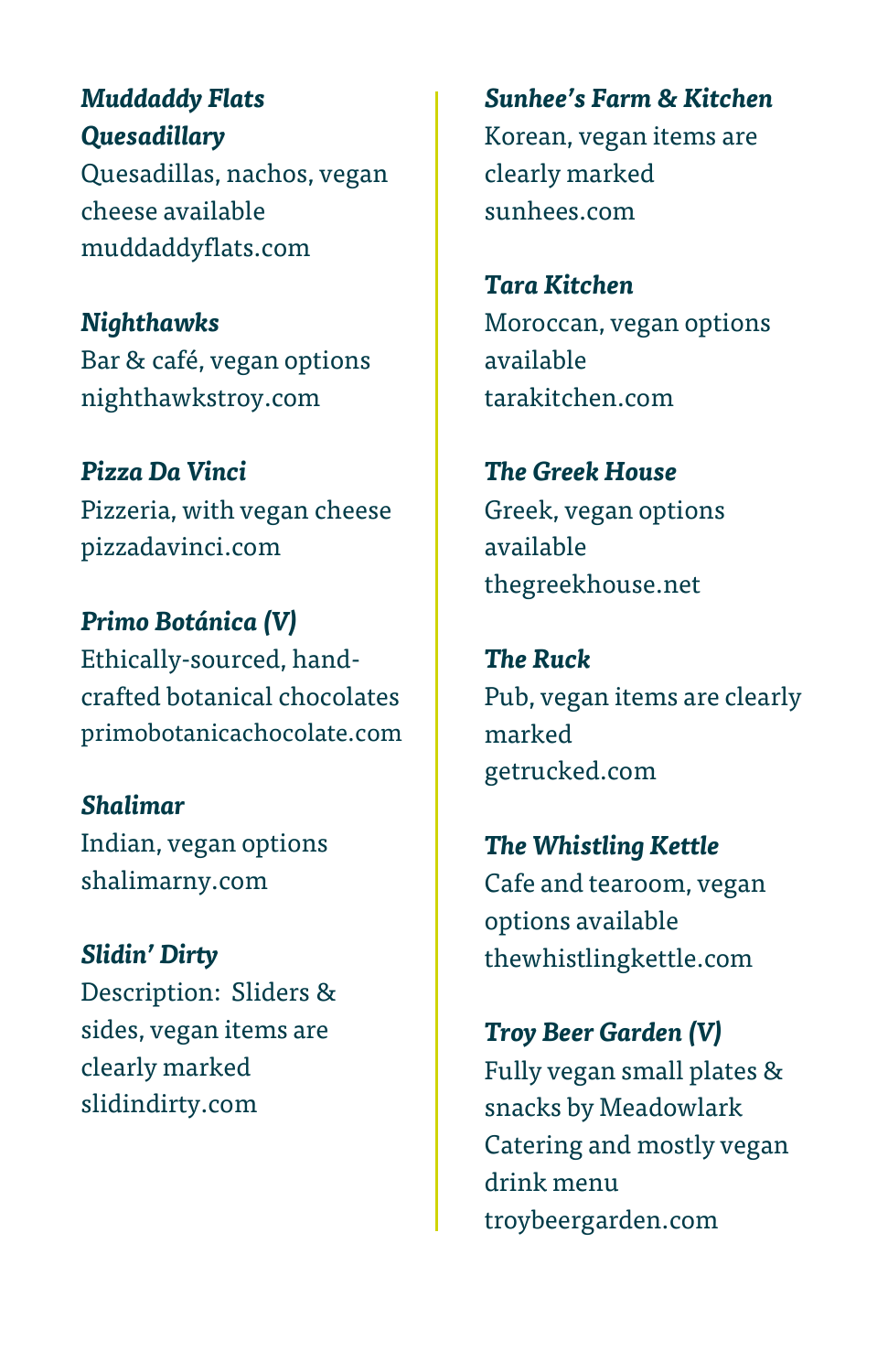## **SARATOGA COUNTY**

BALLSTON SPA

*Iron Roost* Open for breakfast & lunch, vegan menu available [Ironroost.com](https://l.facebook.com/l.php?u=https%3A%2F%2Fwww.ironroost.com%2F%3Ffbclid%3DIwAR0BF2irazhkKD261dJDmyyn05BrXWBH-RnJdEFUCMI-t_HdFqitrBq3BQY&h=AT0_-ioON5rAj9r0_f-8fQ296JVrN09QesaI2cCkhI2wSyZ9U7S9iI_65VROnpmitmqKq5siveOBiZx7KyNDkBc_VBMvnSYKsry68kwgUdKmTmJbcWbXaE4cQkfuzHv8NQzkRC0M90qzHpbNeR8YhIs)

#### CLIFTON PARK

*Antipasto's* Italian, vegan cheese and vegan options available [antipastos.com](https://l.facebook.com/l.php?u=http%3A%2F%2Fwww.antipastos.com%2F%3Ffbclid%3DIwAR25zQxoFNWVS7WBkY7NlPHmE7oKlofVFuaNPQ4ZuUQzgArly90YFq9tAxs&h=AT3Rlpnv8lRbDDTw6BkS3fyB77vGN9Mbao4GcdnYGBmvCUPvJTGS99mYMiDQDcIXiH43-vmDQFZGTAExj2ZCqKU68CVTJ-Vd4d-Ch2ftsZ4cLo25RaebgHLJdofkr8OC1x3c8euRN7XF6GxLmvTmQoE)

*BARE (V)* Vegan smoothies, juices, & bowls [bareblends.com](https://bareblends.com/)

*Blaze Pizza* Counter-serve pizza, vegan cheese available [blazepizza.com](https://l.facebook.com/l.php?u=http%3A%2F%2Fwww.blazepizza.com%2F%3Ffbclid%3DIwAR11zuRR1R3egqXeCERuicbj3aE1OLvMWJfK3HD14RJ-jX_VgA2TFLKLqhI&h=AT0QAQ9JtOmZ2VHeEz1_NgTBNHxZQ-Fwif-HtFh0BVFUVq1Qm5b1rW1Jt3fROxl6yoEQLdo_9FgZwEBDNf_dkUVEZVqQMuo5g6fyv9vcvAB5ByD9TXkgfOIbHxedUqn74qHDvDLKvPIUSEIux248QUc)

*CoreLife Eatery* Counter-serve bowls, salads & soups, and make-yourown; vegan items marked [corelifeeatery.com/location](https://l.facebook.com/l.php?u=https%3A%2F%2Fcorelifeeatery.com%2Flocations%2Fclifton-park-ny-2%3Ffbclid%3DIwAR2oCSW0dBpn8V3eBvJsGYnb30REao4rOUhMG3QmhC1yBsuT_WxsCsg6zGo&h=AT0JH7fOyFqzp3RQ4ZF3amsJFqdaxqy2cxaZvk-2scDYGbUzZ3GRTDD5W_oI2ga7KQR8SrIv06WtmO3x4oNgfDykfoJ1Vtuw-0Gh1AJdeJOCOMYMiC1GVfVxtT5AWzXYsc6jcz46HM91p_tbon79TVI) [s/clifton-park-ny-2](https://l.facebook.com/l.php?u=https%3A%2F%2Fcorelifeeatery.com%2Flocations%2Fclifton-park-ny-2%3Ffbclid%3DIwAR2oCSW0dBpn8V3eBvJsGYnb30REao4rOUhMG3QmhC1yBsuT_WxsCsg6zGo&h=AT0JH7fOyFqzp3RQ4ZF3amsJFqdaxqy2cxaZvk-2scDYGbUzZ3GRTDD5W_oI2ga7KQR8SrIv06WtmO3x4oNgfDykfoJ1Vtuw-0Gh1AJdeJOCOMYMiC1GVfVxtT5AWzXYsc6jcz46HM91p_tbon79TVI)

*The Whistling Kettle* Cafe and tearoom, vegan options available [thewhistlingkettle.com](https://l.facebook.com/l.php?u=https%3A%2F%2Fwww.getrucked.com%2F%3Ffbclid%3DIwAR3oukp6M1sCSL3JE5DHnqjID6GDRtiwZwuh8dkPZTwnpLNP6JJO1zT1sFU&h=AT0UI8LXCE_u9qF8llQz1pLHuYTHrJ-MzfHf-QrmzZbzSbA8eh47CEQYtPhloQ_EQmjj-5GKV3tf1RK8DL0E3-p1AWndjB-jmIn1IrSs0-OWsyustEGqDmymnolzpBZRo3SiJRnlMAe1-Gka-3RtDhE)

*Dog Haus Biergarten* Counter-serve burgers & bar; vegan menu, vegan French roll on request [cliftonpark.doghaus.com](https://l.facebook.com/l.php?u=https%3A%2F%2Fcliftonpark.doghaus.com%2F%3Ffbclid%3DIwAR18evZCnILxDT0qZak-apg_HMZYuSyKeq_flgqRRIoxGQ0Q9YCBS7YnaKI&h=AT0IkXT82N2a8fwmt0bPr2NhxNY94BPpYVUtcFmsmUqEChB4H0mD1mA3LxzO3_NN6pVGax4tS6bH6CY6vvo4ozrqFHYcznsXIYg9CMvSNuQEadGGCOx-oi74KVjHL5hVHS6cQrui9LtGkFOLy40Qm5c)

*Fruit Loop* Bowls, smoothies, toasts; vegan options, non-dairy creamers & milk[s](https://l.facebook.com/l.php?u=https%3A%2F%2Fwww.fruitloopcliftonpark.com%2F%3Ffbclid%3DIwAR2fB5XbmyqgNLilepYZ02OG6Szmj5Nvc9RaJMtZ-bEPacK6ZLf9kcXWGHs&h=AT1ANrrdOAT7bVdwrCSGnq0d7iQuREW1XCKKNggvTAnNQeVRDK12EFicypXKkET0RyI4fL__OVeJmjG_cyVJtsaTn6XweOzD9K9986TMEVKl-YvzrTd_nAEvgkT4iLK3UxS2a0QfxD1GsLhlhXhfVx4) [fruitloopcliftonpark.com](https://l.facebook.com/l.php?u=https%3A%2F%2Fwww.fruitloopcliftonpark.com%2F%3Ffbclid%3DIwAR2fB5XbmyqgNLilepYZ02OG6Szmj5Nvc9RaJMtZ-bEPacK6ZLf9kcXWGHs&h=AT1ANrrdOAT7bVdwrCSGnq0d7iQuREW1XCKKNggvTAnNQeVRDK12EFicypXKkET0RyI4fL__OVeJmjG_cyVJtsaTn6XweOzD9K9986TMEVKl-YvzrTd_nAEvgkT4iLK3UxS2a0QfxD1GsLhlhXhfVx4)

*La Fiesta* Mexican, with vegan menu [lafiestamexican.com](https://l.facebook.com/l.php?u=http%3A%2F%2Fwww.lafiestamexican.com%2F%3Ffbclid%3DIwAR0RDqsud1uy3krzhHm6Dxy0xHfh7aI1Fiv2qPVcyydce47ZmmVcYB19Vvc&h=AT3_y5z6FglaCMXNB96aDB2LharDjRaw3jJBFkNOVK4vLzDFnwWeyg9mHGcdLCkl00y-DFFM9B5aoJ6lbpgPqJpoIGmy5y5VYXhIkOmuxj49okdryuOdhtL5Tb5rv6YB5QSRNOTPFmKkvghA6I3n6iI)

*MochaLisa's Caffe* Coffee shop, non-dairy milk available, vegan items are clearly marked mochalisa.com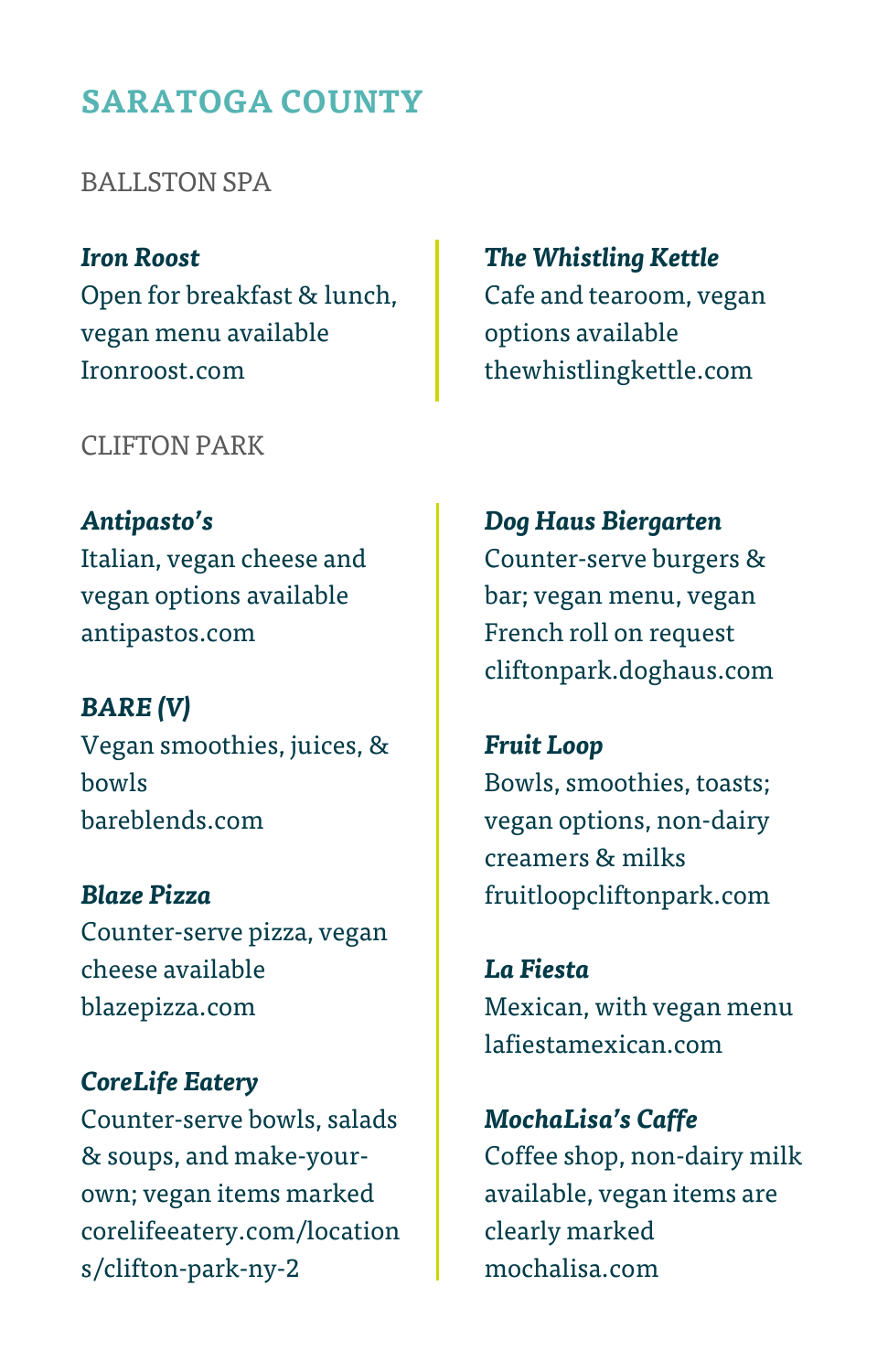*Oh Corn! Arepas & More* Venezuelan, counter-serve, vegan options available [ohcornarepas.com](https://l.facebook.com/l.php?u=http%3A%2F%2Fwww.ohcornarepas.com%2F%3Ffbclid%3DIwAR1wJj7vWaI6noqjweHSlCqCYfcJym3F70PqQbcrkk2msTg-_diZt_EnB2I&h=AT16NyvFEiM-74bgLUJqD-vBFLT0aAjq6O7kkOq3_yZXw6LlmxCc3IRa3CuI7mQmfTbaw84-0vYxvggeTTpxFtxUlTssUk4SzArBQWBJYk0B2uhZn5AVyR5WprffcwIP5BHvnZopnqDaky90diQEtMs)

*Saigon Spring* Vietnamese, vegan options [saigonspring.squarespace.com](https://l.facebook.com/l.php?u=http%3A%2F%2Fsaigonspring.squarespace.com%2F%3Ffbclid%3DIwAR37zqAWalfU4TDL7QX1hYw9FSnXbOoXBrxzqu4quKHBUjODE9kcYY4AKRE&h=AT2WcqM_LFq11HaLEgG0Va_EYBKJKW7sY510WdaMStMfhJzm3xmILdNM4DijukagZ40QnX4_Y_NPgx-EeESvaM5vZ1T7Y4OiLj5MwPWOqAnoAEdLVlGJ4u9a3dKpjSaNdoOSyGFYAhWHNpXre3N4Rxw)

*Shalimar* Indian, vegan options available [shalimarcliftonpark.com](https://l.facebook.com/l.php?u=http%3A%2F%2Fwww.shalimarcliftonpark.com%2F%3Ffbclid%3DIwAR2qaBQW9G95CfCddoTopxh7sjMpBhwJLdm27K7o7QbiJiCMmul01bTwTmY&h=AT1N1AASWGkYDBbwxLZ9wjuoMsdqyU8t2RVM_oz3NK_h5eqoqed8zOlLQHCghPrvljdiHsQ2w42Ou99Z6FSOWBuzlqIbFvEouIiN2aSS06DmvRSjUckndGbPeNbHySpKmrCjPBK7rRiGJ3_4ywKXKQ8)

MALTA<sub>N</sub>

*Wired Coffee Roasters*

Coffee shop, almond milk & vegan options facebook.com/ wiredcoffeeroastersny

SARATOGA SPRINGS

#### *Boca Bistro*

Spanish/tapas, some items designated vegetarian are also vegan (vegetarian paella, several of the sides – notify your server you are vegan) [bocabistro.com](https://l.facebook.com/l.php?u=http%3A%2F%2Fbocabistro.com%2F%3Ffbclid%3DIwAR27e5EBHgWBRIba1krzYKYH_W65OWd5xT6WvuHH0IvZupVZMFpWw3dREDU&h=AT0wWnE69InEHILak77DBw1uGTEpW1IeeI-2_UYumesVrFTPCUoQLDr2-bc3b9ZT7jwcUvc4Tq-2HWEgpD20JqFCujqItr0tb7-__4vLvXavTs98g7FC82F0f3pdHR0UviA_bPvadhB3XJ5dEhQxGmU)

*Spice Malabar* Indian, vegan menu available [spicemalabar.com](https://l.facebook.com/l.php?u=http%3A%2F%2Fwww.shalimarcliftonpark.com%2F%3Ffbclid%3DIwAR2qaBQW9G95CfCddoTopxh7sjMpBhwJLdm27K7o7QbiJiCMmul01bTwTmY&h=AT1N1AASWGkYDBbwxLZ9wjuoMsdqyU8t2RVM_oz3NK_h5eqoqed8zOlLQHCghPrvljdiHsQ2w42Ou99Z6FSOWBuzlqIbFvEouIiN2aSS06DmvRSjUckndGbPeNbHySpKmrCjPBK7rRiGJ3_4ywKXKQ8)

*Sushi Thai at the Park*

Thai, vegan options available [sushithaiatthepark.com](https://l.facebook.com/l.php?u=http%3A%2F%2Fwww.sushithaiatthepark.com%2F%3Ffbclid%3DIwAR1eM-YfIN4vwLqntVNY98QkaweQMPzHXDLLlKlacwsYxNxRrG_XHJb4Gxg&h=AT1_Tg7vxNopplS7PpGb07ojHGqIMij0tQkn095mcw8vNo51ogwQyDOuHJ2PwSm-rgilhAIqrKGtvRSNHhEYeY8inrzzihxWeQ8T8VbVd1qNp-phip_21Qw3yIRz748iqIajxc1HDWsOAZFUxEAu1bU)



#### *Cantina*

Mexican, soy chorizo and other vegan options available [cantinasaratoga.com](https://l.facebook.com/l.php?u=https%3A%2F%2Fwww.cantinasaratoga.com%2F%3Ffbclid%3DIwAR30J6i0kDiWLUe6N3f9trC8d8k5xBVdwuuH9RywmNzCx_EnK4ntaSq55ps&h=AT0t1c_tSkQAx9qozTpN0oxDSvOQnJGi6vIIxRazuXfDdJ6HQms4emRitAtGrZNqu4NJmlbBN55Uveop4vlza-SwlQ0tXiddBlQMa6F3rYHlL56KLyjTjtNELGVEZZU9EwgwQuD5-SJC7YVbyYXWgWw)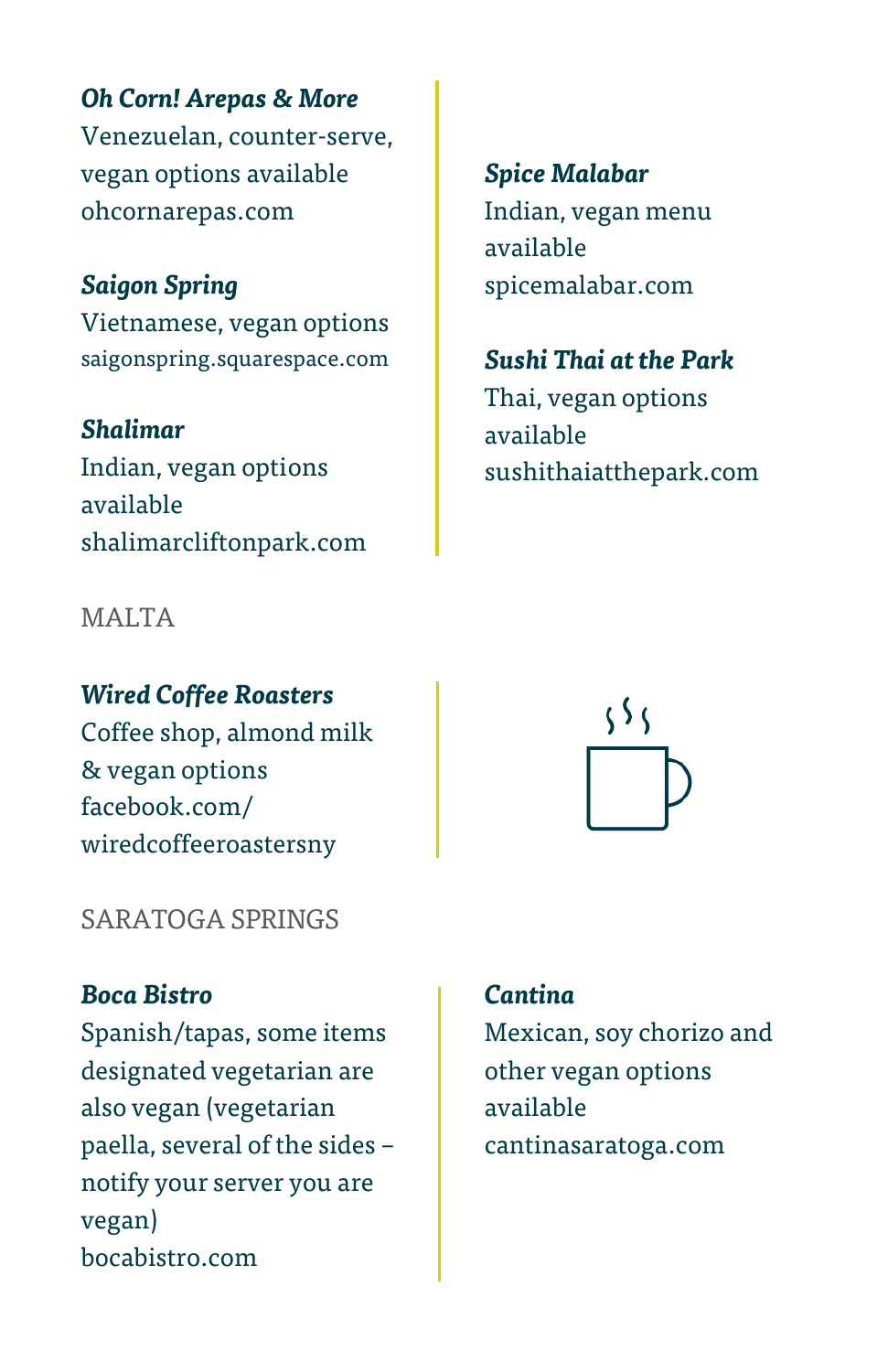*Comfort Kitchen* American, vegan accommodations available [comforteats.com](https://l.facebook.com/l.php?u=http%3A%2F%2Fcountrycornercafe.net%2F%3Ffbclid%3DIwAR3q-8kpb1AJTtuoTKeeKEVXfuhLmwLc1HDjZgVlHs5l3BjENs4SpdBHghI&h=AT1VwxVCySTcwZ_txjRnQGi22CWuw7IraUvTF_natB3nxxkg4tCl0voXzoZ9nbPrjR7aZhfvWrTYK_q7yEgb8of6spNgmJYVifmFPV_ShxTD3ZHQfn959fACKUnKD0SJl5NrfKK5ShaXXqLotFTKAieuuTI4tgmgT2Uu)

*Country Corner Cafe* Open for breakfast & lunch, soy milk and tofu scramble available [countrycornercafe.net](https://l.facebook.com/l.php?u=http%3A%2F%2Fcountrycornercafe.net%2F%3Ffbclid%3DIwAR3q-8kpb1AJTtuoTKeeKEVXfuhLmwLc1HDjZgVlHs5l3BjENs4SpdBHghI&h=AT1VwxVCySTcwZ_txjRnQGi22CWuw7IraUvTF_natB3nxxkg4tCl0voXzoZ9nbPrjR7aZhfvWrTYK_q7yEgb8of6spNgmJYVifmFPV_ShxTD3ZHQfn959fACKUnKD0SJl5NrfKK5ShaXXqLotFTKAieuuTI4tgmgT2Uu)

*Esperanto* Casual Cafe, vegan cheese and other vegan options available [esperantosaratoga.com](https://l.facebook.com/l.php?u=http%3A%2F%2Fesperantosaratoga.com%2F%3Ffbclid%3DIwAR0Y_HRJdzsplJJ_JswYDLfWmm7J6LeBR7ZIeAEko5-wpXQgMKeK_qg8BT4&h=AT00z7ksAjRpEThJPge_Yd6XCKefEgQ3ud4xSPwobSOHAhoCb5ag4Dm7dJgvdzQgWHfOFtMznhdJn1nmMvGva8a-uRHGhtHvSeivmTP0Ea0qnx8I6V6yXFXqJgMPT2dpmD-fsbGNExNgHZBmk_AOKUM)

*Karavalli* Indian, vegan menu available [karavallisaratoga.com](https://l.facebook.com/l.php?u=http%3A%2F%2Fwww.karavallisaratoga.com%2F%3Ffbclid%3DIwAR0F8Jiszzj06-2LlVIusoH8JB5U4edy5pjDiwYJoA_jn1hGc0uOXUIJACs&h=AT185yp7V_EsDinNTKRMPE2XpHPSRB3Uk9myW0mfa6lYLsyzSOTTx4ybO3qzgQUTlI5VgMUr4pyir25GFdeNB5VML3Nb6c9pxFj73skLBxJt3_VNzzY8AI-iCZc5Tonvsxk2FNaWyhE6BDPnP6sRYSU)

*Kraverie* Korean BBQ fusion, tofu options for most dishes [kraveriesaratoga.com](https://l.facebook.com/l.php?u=http%3A%2F%2Fkraveriesaratoga.com%2F%3Ffbclid%3DIwAR0T_DZuWNO6cC_BLXSp1BgUO_vFOA-6tKEqKzGVA6A1BlLQgTIqsqhQLzs&h=AT0a4wY33QvjnAGMO4qsLwKknNhyE7VMGgc7OchKznZjPgnm91KmZRofRcCjkTz39LRhDxqlIhnMZHMcd5ISMVtUhOgabJUbC6yPmutBNY6YxsYsVSm9YIdE-Q4jraSoaUqVeKKY06FRuVpjoEAUcd8)

*Little India* Indian, vegan options available [saratogalittleindiarestauran](https://l.facebook.com/l.php?u=http%3A%2F%2Fwww.saratogalittleindiarestaurant.com%2F%3Ffbclid%3DIwAR3UDji6CTO6okx-HtYnAnp-xAjw_XMzuLECyIeq3pVIiQPwSq4CgYsHRLQ&h=AT075eBpMp2MbCGsZZauulxiqJm_7vrQ35f8UYmZKRoGAh_iw4_6mBsD_7BQy4Gq_zqu7MrrjQKufP0HHPiiyh1H2KYPsN9feHt2FX5iIe7Twkf4gDcqOFTRSjfL2U6bCG84-znv5Ai6_uny3kwMqyA) [t.com](https://l.facebook.com/l.php?u=http%3A%2F%2Fwww.saratogalittleindiarestaurant.com%2F%3Ffbclid%3DIwAR3UDji6CTO6okx-HtYnAnp-xAjw_XMzuLECyIeq3pVIiQPwSq4CgYsHRLQ&h=AT075eBpMp2MbCGsZZauulxiqJm_7vrQ35f8UYmZKRoGAh_iw4_6mBsD_7BQy4Gq_zqu7MrrjQKufP0HHPiiyh1H2KYPsN9feHt2FX5iIe7Twkf4gDcqOFTRSjfL2U6bCG84-znv5Ai6_uny3kwMqyA)

*Putnam's Restaurant & Bar (at the Gideon Putnam)* American, vegan options available [gideonputnam.com/lodgin](https://l.facebook.com/l.php?u=https%3A%2F%2Fwww.gideonputnam.com%2Flodging-and-dining%2Fdining%2Fputnams-restaurant-and-bar%3Ffbclid%3DIwAR1tHTUZ2GdTjx6cQ-qkFM6-yUqkxy_d4wPDgPQmH4N7SU6_qur3Dyt-kSw&h=AT17pRSsfFC8kF4vP-1FoGMtKs7E5Zn6pmW6MAombR3et9MLXz_cG8-LGN26AjL7J6I8j7ByYsP6q0tInHGQ13eOwhM6sQPHuFQGQung6CtPeupkcHZ9Xpes0rwWnrtOjziJI3XkA9QxNjGHjWlFxms) [g-and](https://l.facebook.com/l.php?u=https%3A%2F%2Fwww.gideonputnam.com%2Flodging-and-dining%2Fdining%2Fputnams-restaurant-and-bar%3Ffbclid%3DIwAR1tHTUZ2GdTjx6cQ-qkFM6-yUqkxy_d4wPDgPQmH4N7SU6_qur3Dyt-kSw&h=AT17pRSsfFC8kF4vP-1FoGMtKs7E5Zn6pmW6MAombR3et9MLXz_cG8-LGN26AjL7J6I8j7ByYsP6q0tInHGQ13eOwhM6sQPHuFQGQung6CtPeupkcHZ9Xpes0rwWnrtOjziJI3XkA9QxNjGHjWlFxms)[dining/dining/putnams](https://l.facebook.com/l.php?u=https%3A%2F%2Fwww.gideonputnam.com%2Flodging-and-dining%2Fdining%2Fputnams-restaurant-and-bar%3Ffbclid%3DIwAR1tHTUZ2GdTjx6cQ-qkFM6-yUqkxy_d4wPDgPQmH4N7SU6_qur3Dyt-kSw&h=AT17pRSsfFC8kF4vP-1FoGMtKs7E5Zn6pmW6MAombR3et9MLXz_cG8-LGN26AjL7J6I8j7ByYsP6q0tInHGQ13eOwhM6sQPHuFQGQung6CtPeupkcHZ9Xpes0rwWnrtOjziJI3XkA9QxNjGHjWlFxms)[restaurant-and-bar](https://l.facebook.com/l.php?u=https%3A%2F%2Fwww.gideonputnam.com%2Flodging-and-dining%2Fdining%2Fputnams-restaurant-and-bar%3Ffbclid%3DIwAR1tHTUZ2GdTjx6cQ-qkFM6-yUqkxy_d4wPDgPQmH4N7SU6_qur3Dyt-kSw&h=AT17pRSsfFC8kF4vP-1FoGMtKs7E5Zn6pmW6MAombR3et9MLXz_cG8-LGN26AjL7J6I8j7ByYsP6q0tInHGQ13eOwhM6sQPHuFQGQung6CtPeupkcHZ9Xpes0rwWnrtOjziJI3XkA9QxNjGHjWlFxms)

*Scallions* American, vegan items are clearly marked [scallionsrestaurant.com](https://l.facebook.com/l.php?u=http%3A%2F%2Fwww.scallionsrestaurant.com%2F%3Ffbclid%3DIwAR0iEHBOD6l7qcXUluTi9E0t3JFX31dfEZrEImpGHk0RBGWMl_A_i9-y2nQ&h=AT3mASnPEsWeK95Y-Pcr8FLzL3OnZJQNxP8LkCgIrS7Nf9cmg5FqO54LiqqhgoZ3-zjNxlLtIgDibUsGC8v6JqI7cQlgAHfDsDSBTxYob7aiXUClGvb-tjwf0Ice4fOLWahPfALZuDQX9nGJxBfw2-o)

*Sushi Thai Garden* Thai, vegan options available [sushithaigarden.com](https://l.facebook.com/l.php?u=http%3A%2F%2Fsushithaigarden.com%2F%3Ffbclid%3DIwAR3lWm_zmymUSzKjqEXeB236e2z0te40S3rBBQEmn-hOGVVBIxiHeeaVjFk&h=AT2CXT8QFUmfeixgIfqPpxtTKly2JlEn-pPtPr_lawv3NOMiA4sej2yXm5WGIM1KdgDcYAlPzqEyxT9Exmd8iaKyXZz3rg2YbiZ0L2rQT6GGmNHYU54j2kJgwm3NvLsk2FEle74ROdi75VxStl14gs4)

*Thorn + Roots* Juice & avocado bar, many vegan options available thornandroots.com

*Three Vines Bistro* Italian, vegan items are clearly marked [threevinesbistro.com](https://l.facebook.com/l.php?u=http%3A%2F%2Fwww.threevinesbistro.com%2F%3Ffbclid%3DIwAR1Q3O2XVVlFxaSU5hvbYXyIfUbVmFxLkYaC2oKorW5xpxqnOhft9AVrJ-M&h=AT38M43VPErLDAiLc4J6l3EowE35fLdo3zz2Uoesm1YQrGCmnVZF8t290a44TwIbWAJaXnUqySg8YjN4g6akHJCz3KqliPU6DOhZ4A9dlNBGnbmoEJgQCg1tnb3kc0O5MgN3qTF6dsPGFuuQjlCRE4U)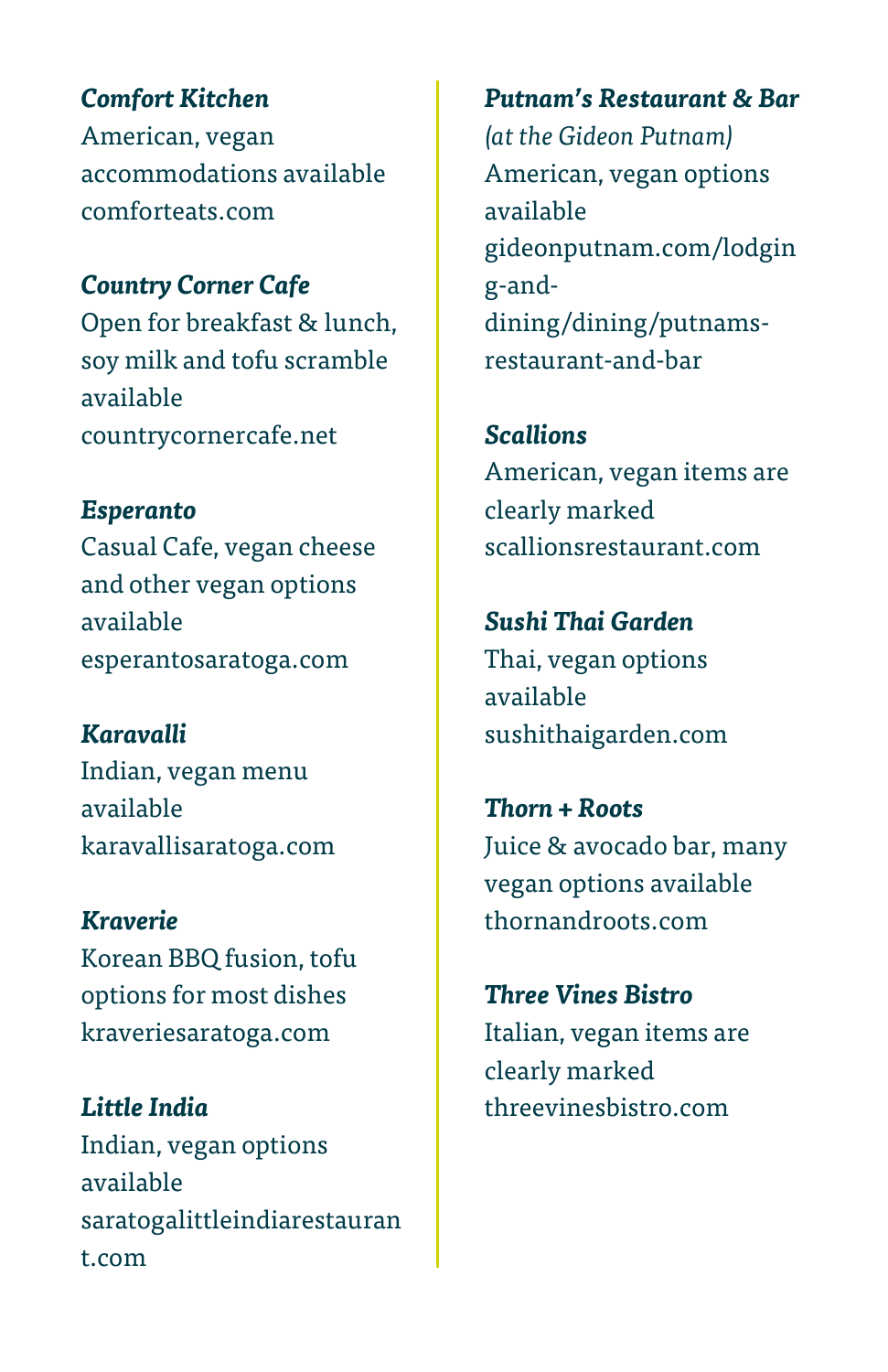## *Wheatfields* Italian, vegan options available [wheatfields.com/saratoga](https://l.facebook.com/l.php?u=http%3A%2F%2Fwheatfields.com%2Fsaratoga%3Ffbclid%3DIwAR0fBmQB2b05slihOC1Khf6Gch5AMQPlLG5ciRM_SC6KKIHl9kTjqSZjIHg&h=AT0VDp7YKcau347Od6LMKaigP-J9ZZXUKfwsYU2Ac0Ep6gslk_4C4d6q6XeDwa_y-TCizQZSlGHNbSAy_x03dcUkHCXiQ1FP7KmtS7o0hzV81aZxRuz7ZMdpt85eTtomSFaBRQrzGUEOKtxk23lKOt0)

# *Whole Harvest* Sandwiches, smoothies, bowls; vegan items are marked [wholeharvestco.com](https://l.facebook.com/l.php?u=https%3A%2F%2Fwww.wholeharvestco.com%2F%3Ffbclid%3DIwAR2GQLuWrBSDggf1mkFajJuNScQpl-rlk4f6HFTiyqh5K6SmAMiqkHxmZfE&h=AT1t31-Lzay6FxxplIy2YnmufuFRzqCmHhRV3Jpfn5wJanBoq74DH7bwrnxvUNNWQuEwJW8nkNKp275ekHo-n76isi3N7knfVRX8jo0lzfcL93oUzFBviEdSmbLRdzWtFYaTV7Vn5g4csWDCpYsIshc)

# **SCHENECTADY COUNTY**

**SCHENECTADY** 

*Alltown Fresh* Kitchen and market, vegan options alltownfresh.com

*Ambition* Urban bistro, vegan options available [ambitionbistro.com](https://l.facebook.com/l.php?u=https%3A%2F%2Fambitionbistro.com%2F%3Ffbclid%3DIwAR1oFXoTCc0M4SmIwAZQWxl4t93sllVe9x_OzTkX8pn8Zkv9l_fzf-V2vug&h=AT25Hwz9Os2-FWnkpytyuvYZfQthey7ZU7OZ8hUp8syMuxyoV-Uw9L3EnQW2VOMSQ0c8aAzYVlZjuBnl9lN5roUCuNM4PBZORMICsaWsIRK2W5zy203E_bcUTTbcQkzxO7PvvpIvmLfMyobFpYhOewo)

*Blaze Pizza* Counter-serve pizza, vegan cheese available [blazepizza.com](https://l.facebook.com/l.php?u=http%3A%2F%2Fwww.blazepizza.com%2F%3Ffbclid%3DIwAR0iRQtoiy21GMnULr6suXOlYT5JTLzSwuXjanI8eAvafDMfboadPwoFcAk&h=AT1Yp87sL9MajUo_6fgHVm4NVKYx9RJhIjVyixH4lOKGZEBpywa-rggdDcR0W0u7wZxcp8QOulpTLYPrBJun6EorYtFVuCAb6cy-yHbSkIQLuSGJJXym8klGiaO9gIwemSEgvZyo6RzLpN4BIZ_eb0o)

*Bombers Burrito Bar* Mexican, vegan options available [bombersburritobar.com](https://l.facebook.com/l.php?u=https%3A%2F%2Fwww.bombersburritobar.com%2F%3Ffbclid%3DIwAR03QXF0wIM2fo2fCDKryNnr_y_ttmcE9Vfp8Nu8tgi2wxbAgdzAbWiZD-k&h=AT26Ze1RuE5iFXjsoSQdf92DOP7cdCTc4EMCmoWn2gzWeHvfQkyOwpxY0G3LozEZssE6yIvKUziqs9RUOj5HHuo5aKp6vzqY-_IfDtI6--JefZj5v2IGjmlq3ziFP8usG0Q3_ATABGSlPMB4ZlJgepmgdeT-7lzIfrsp) *Centre Street Pub* Pub, vegan options available [centrestreetpub.com](https://l.facebook.com/l.php?u=http%3A%2F%2Fwww.centrestreetpub.com%2F%3Ffbclid%3DIwAR1mhFGaIZCCzhAfjP3V91tOarminyn7mst85ept89bjd3y9HljFV3ROOZk&h=AT1ZMOYmNfqVwwKVtCBubAAO3t6Ai3SEGZeOTTYel1gdihlqmIhlIR8F-2bM9EtZ5sIcWp2VuG7XDVuVmweneSx-NK3w0RcZFcFckvQpMpqWsQYht6ZBkpCJFPs109ZEfxInDgVirZYRLbtBPpnU5nU)

*City Squire* Pub, Impossible Burger available citysquirepub.com

*Jasmine Thai Restaurant* Thai, vegan options [jasminethairestaurant.webs](https://jasminethairestaurant.webs.com/) [.com](https://jasminethairestaurant.webs.com/)

*Mexican Radio* Mexican, vegan items are clearly marked [mexrad.com](https://mexrad.com/)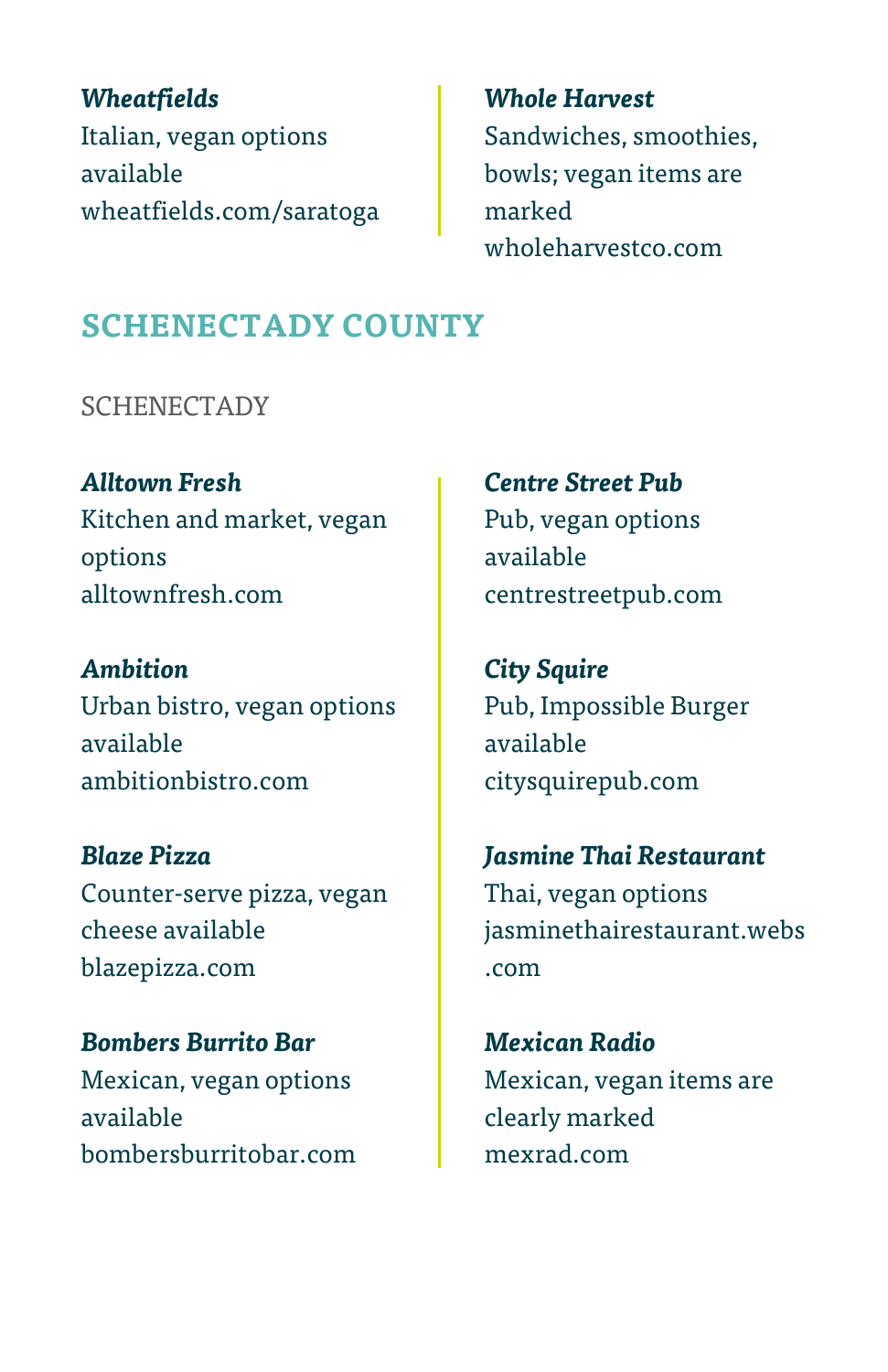*Moon & River Café* Café with live music, vegan items are clearly marked [moonandriver.com](https://l.facebook.com/l.php?u=http%3A%2F%2Fmoonandrivercafe.com%2F%3Ffbclid%3DIwAR11QRk--GUsEZ3nPXinPcLSHM1LX4RJ7Tjf5HC7_p-y-OaAimIc9XnK7WI&h=AT1dK5RR_KKTkSorUDSHVz_4n-Zqon3OCgiQTkYG6aC5O7W3KnYVxHQiAMvIGFVuE9-WQid0aGEhQIDIWNULGbo_5mNFuWxQwtEH8llM82-BTOvhifAd5p1RLnbENxJlcOih5odssRv6Biv33L42AmM)

#### *More Perreca's*

Bakery & cafe, Some items are vegan, request no cheese on top of dinner orders [perrecasbakery.com](https://l.facebook.com/l.php?u=http%3A%2F%2Fperrecasbakery.com%2F%3Ffbclid%3DIwAR2Ghw7Voo6iHbEkAwTJy1F8OaBpJrmxNsjpZc8U6JR4AMWQkzRi8CPNNv8&h=AT1Ht35sMyhpovsvdO7tEW7L7NtowW10OfpGyHeliAbxl1UJ8RvwDj85FYb-NveqcO_IU8N4pgsJCZ5JVSTyGXwVmkVfpA43BQL201Q0vASuMAqzqITyaoMm1gfi83Yxd2hgn3i_JnfBwwr1QcKF1ao)

*Taj Mahal Restaurant* Indian, vegan items are clearly marked [tmahalrestaurant.com](https://l.facebook.com/l.php?u=http%3A%2F%2Fwww.tmahalrestaurant.com%2F%3Ffbclid%3DIwAR3mPfGQSH6XVPZSsoWzXOPQ3-nn7uTZDt-n7qW5QKm1JGP2gsi9kcGHZLA&h=AT2WtSJMADyjyrIo6XbyOaHF-RsWm9tmPzcJ0UVgVh-bnd0qwN5q5YnEdE8Dt4ML9RctROi0sPmn-655IHaJOFP6Z0EJa_di-o_owxJmJ12esfUqoSn8q16ANbcvCvXJgfAvGqyI5SLhk6MHo6n6-XQ)

*Take Two Café (V)* Vegan cafe, breakfast & lunch, crunch wraps, sandwiches and treats taketwo518.com

*Tara Kitchen* Moroccan, vegan options available [tarakitchen.com](https://l.facebook.com/l.php?u=http%3A%2F%2Fwww.tarakitchen.com%2F%3Ffbclid%3DIwAR0wgGqv0yTJeBsQESg24CTZ1lIJ0a-4-1UulTZu64uQS8AxOhvQRaX2MPc&h=AT3fjimSfE4fykm2gRSnzKi0r1RlRpHHKZTfYKW9qpxkT1EIB6Tj0lcqqxXFRmDf43okIrAcYVxEdnZTL-R2rN3iD6E6DQyijS83DochDi6K3sdfmM7FpfS2Pk9gZAOf-BQGFjc7bKsAGHsHP37juyM)

*Zen* Asian, vegan options available [zenasianfusionlounge.com](https://l.facebook.com/l.php?u=http%3A%2F%2Fwww.zenasianfusionlounge.com%2F%3Ffbclid%3DIwAR3otiVdQzhNVJ2P1LX1y-p5J4xo0qtlOfx8kW5EOeiFg0DeOzsFfCWHOLc&h=AT2GU3sYLjURr9FRvKTyypwEs-yCFMFmVVlA4zEy0qmwILScM0kpKSrtgqKh26o2QA6rjbe2exaWETOZVaAHtX46kzlsA4CSvn662DrLwti1taESFRd_DfkUPOGtg_1rstz_MN268GBwSCvn5l0kJ4Y)

### SCOTIA/GLENVILLE

*BARE (V)* Vegan smoothie and juice shop with meal bowls [bareblends.com](https://bareblends.com/)

*Jade Bistro* Thai/Asian, vegan options available [jadebistroscotia.com](http://www.jadebistroscotia.com/?fbclid=IwAR0E0gGjbUMmkRwDLO5-PsxKrKSelLKHwc6tQ_3atP6RZQ7dsCOPUqNG1mQ)

*Mohawk Taproom & Grill* Bar & grill, craft beers, Beyond Burger available [mohawktaproom.com](https://l.facebook.com/l.php?u=http%3A%2F%2Fwww.mohawktaproom.com%2F%3Ffbclid%3DIwAR2Wz5lICp1jhH-n4BFTqqOhvq_sqEkOAgnaSeHORFbJzTZjp8YkeT6KXuk&h=AT1QeBKNjDugN1Lfe-Dsch1ymJxBWs0qdOMp150ccRYiAuOfmXEJYLtQICCU25vG4xjJfn-JgLYoNg_yRAz0ZYrhf56Hv2UJJ7nxfl6N6TwjjZaICVQqfiZKNcJPy2Uzo_Rcgy6n5GUSWMm6LvlaHH8)

*Waters Edge Lighthouse* American, vegan options available [thewatersedgelighthouse.c](https://l.facebook.com/l.php?u=http%3A%2F%2Fwww.thewatersedgelighthouse.com%2F%3Ffbclid%3DIwAR0AZdd1H7qCHUBimAUcED2OekxA4k4o_l6mJuZVaL4JQauDuuYNSgkN0SY&h=AT1d0PpP-s98cW5MaPTci0cwyE175p9q1mZXwBM4StM0Jq-mclLfUwmGCOXL-aq1MkRGpMxSDIyLy3nakvXp22XIrW16pt4g3lUHayjVHJurmxMGdUHX8wwRwR13GBG-_W1nWBNMhApCREzZv4KUwmA) [om](https://l.facebook.com/l.php?u=http%3A%2F%2Fwww.thewatersedgelighthouse.com%2F%3Ffbclid%3DIwAR0AZdd1H7qCHUBimAUcED2OekxA4k4o_l6mJuZVaL4JQauDuuYNSgkN0SY&h=AT1d0PpP-s98cW5MaPTci0cwyE175p9q1mZXwBM4StM0Jq-mclLfUwmGCOXL-aq1MkRGpMxSDIyLy3nakvXp22XIrW16pt4g3lUHayjVHJurmxMGdUHX8wwRwR13GBG-_W1nWBNMhApCREzZv4KUwmA)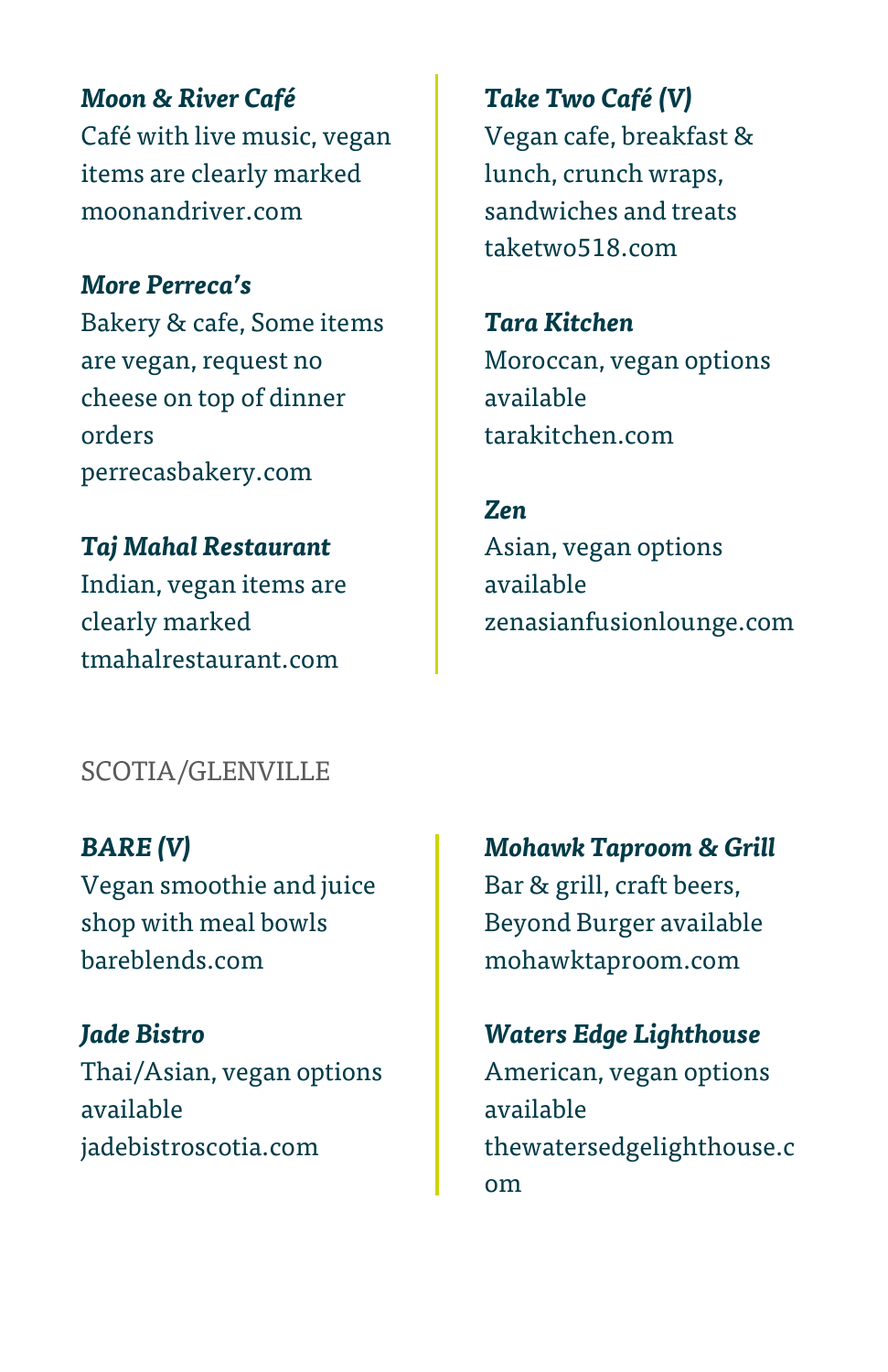# **BEYOND THE REGION**   *WORTH THE DRIVE*



GLENS FALLS

*Birch Bark Eatery (V)* Plant-based comfort food and donuts, many glutenfree options available [birchbarkeatery.com](https://l.facebook.com/l.php?u=http%3A%2F%2Fwww.thewatersedgelighthouse.com%2F%3Ffbclid%3DIwAR0AZdd1H7qCHUBimAUcED2OekxA4k4o_l6mJuZVaL4JQauDuuYNSgkN0SY&h=AT1d0PpP-s98cW5MaPTci0cwyE175p9q1mZXwBM4StM0Jq-mclLfUwmGCOXL-aq1MkRGpMxSDIyLy3nakvXp22XIrW16pt4g3lUHayjVHJurmxMGdUHX8wwRwR13GBG-_W1nWBNMhApCREzZv4KUwmA)

*Aba's Falafel (V)* A neighborhood style all-vegan falafel place abasfalafel.com

#### KINGSTON

*Moon Burger (Veg)*  Drive-thru burger stop moonburger.com

*Rock Hill Bakehouse & Café (V)* Cafe, bread, pastries, & coffee, contact for other menu offerings [rockhillbakehouse.com](https://l.facebook.com/l.php?u=http%3A%2F%2Fwww.thewatersedgelighthouse.com%2F%3Ffbclid%3DIwAR0AZdd1H7qCHUBimAUcED2OekxA4k4o_l6mJuZVaL4JQauDuuYNSgkN0SY&h=AT1d0PpP-s98cW5MaPTci0cwyE175p9q1mZXwBM4StM0Jq-mclLfUwmGCOXL-aq1MkRGpMxSDIyLy3nakvXp22XIrW16pt4g3lUHayjVHJurmxMGdUHX8wwRwR13GBG-_W1nWBNMhApCREzZv4KUwmA)

## RHINEBECK WOODSTOCK

*Garden Cafe (V)* Fresh, organic handcrafted vegan food, outdoor garden seating available thegardencafewoodstock.com

*Secret Vegan Café (V)*  Dutch influenced eats IG: @secretvegancafe

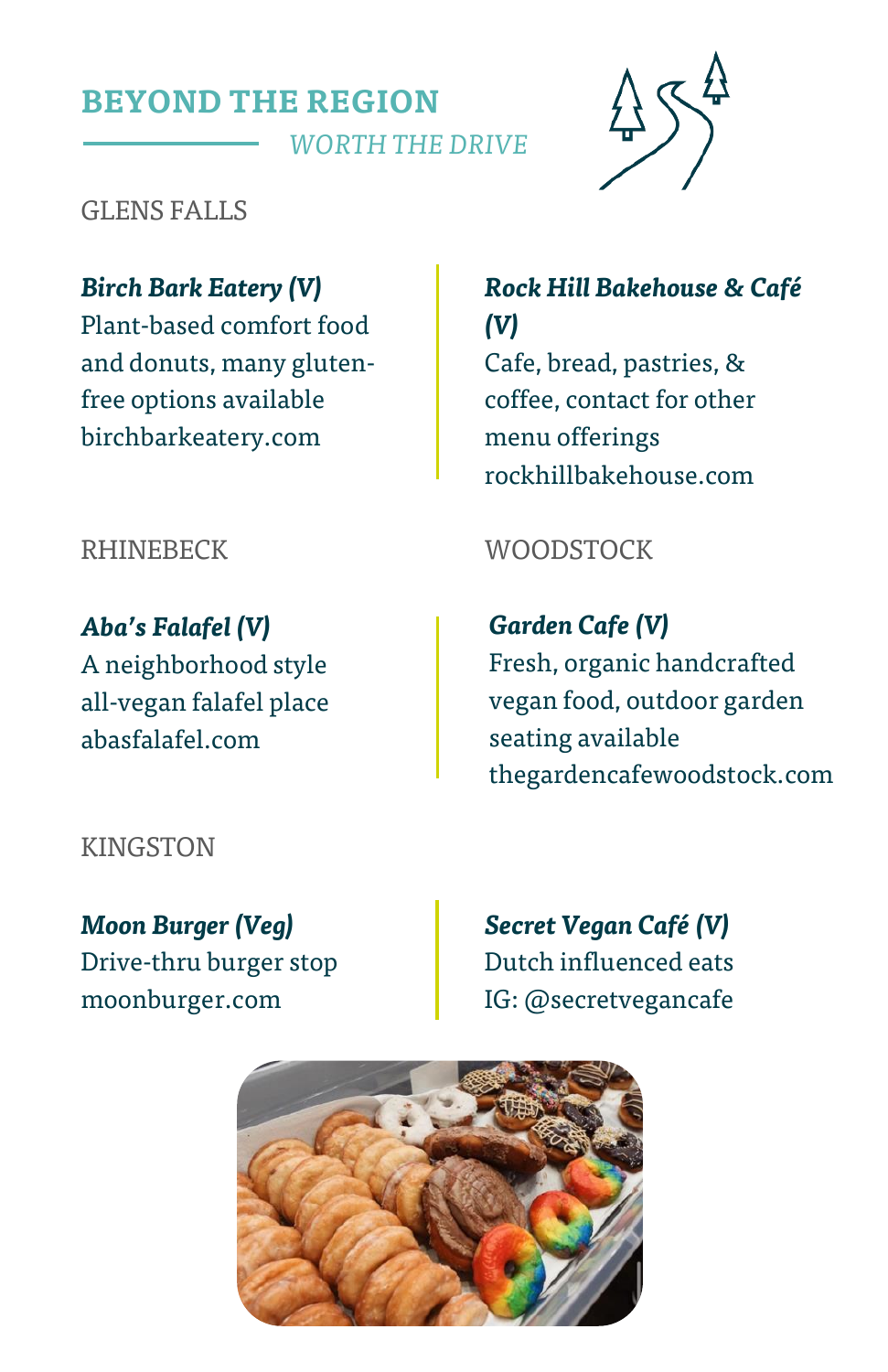# **TRUCKS, VENDORS, & MORE**

*Chewish (V)* Homegrown, handmade Chinese food IG: @chewishfoodco

*Grammy's Tamales* Traditional and gourmet tamales, vegan options FB: @grammystamales



*Healthy Cafe Food Truck* Salads & wraps can be veganized + black bean chipotle burger (vegan) FB:@healthycafefoodtrucks



*Meadowlark Catering (V)* Plant-based pop-ups & event catering meadowlarkcatering.com

*Meaty Max Vegan Meats (V)* Artisanal dried meat substitute meatymaxveganmeats.wor dpress.com

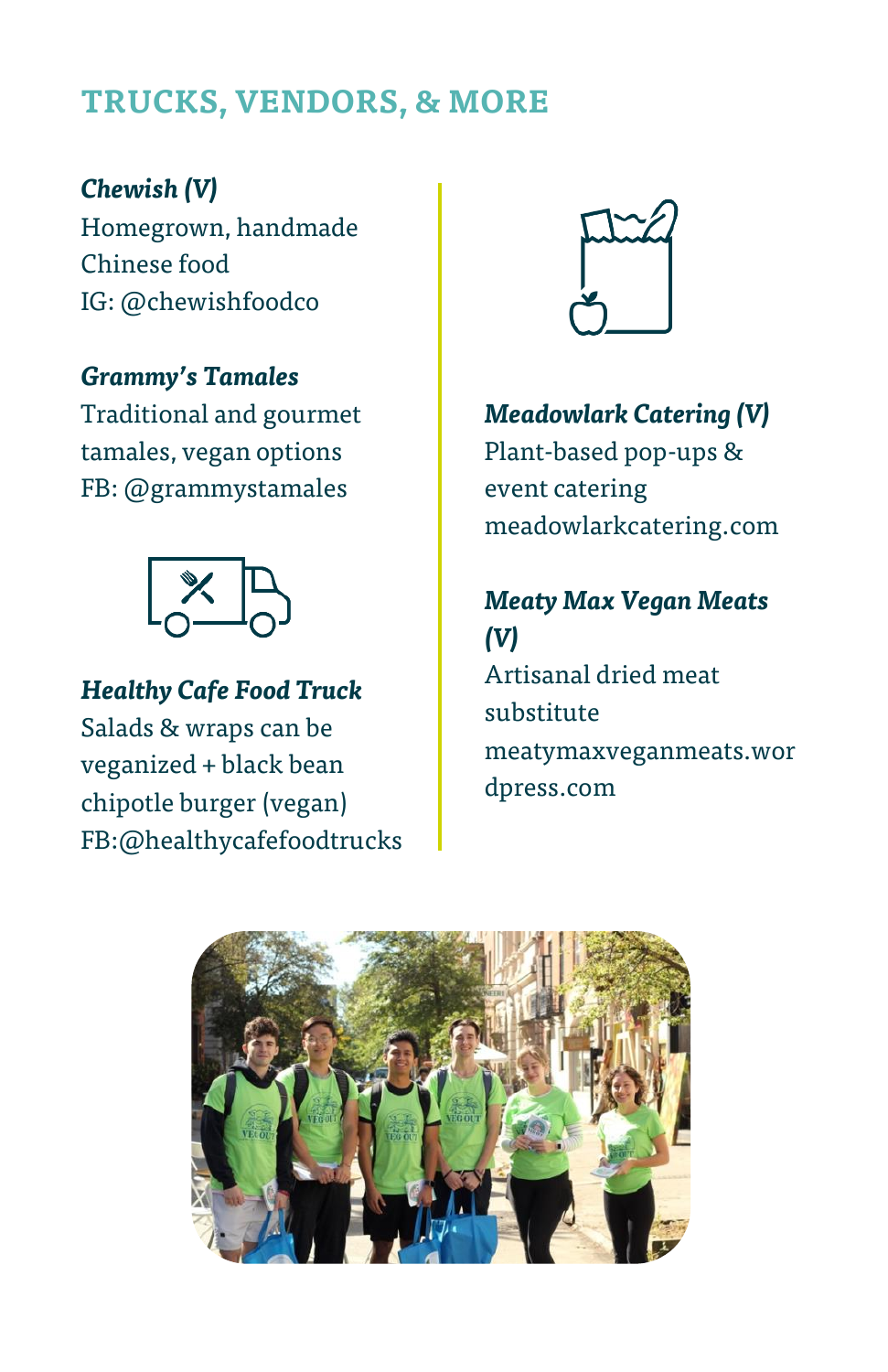# **GROCERY**

*Four Seasons Natural Foods* 120 Henry Street, Saratoga Springs

*Healthy Living Market & Cafe* 3065 Route 50 (Wilton Mall), Saratoga Springs

*Honest Weight Food Co-op* 100 Watervliet Avenue, Albany

*Lark Natural Foods* 217 Lark Street, Albany

*The Fresh Market* 52 Marion Avenue, Saratoga Springs | 664 New Loudon Road, Latham

*Trader Joe's* 79 Wolf Road, Colonie

*Whole Foods* 1425 Central Avenue, Albany



## **HEALTH & BEAUTY**

*Lush Cosmetics* Crossgates Mall, Albany lushusa.com

*Pure Elements Salon* 1728 Western Avenue, Albany pure-elements-salon.com



*Rad Soap Co.* 1475 Western Ave, Albany radsoap.com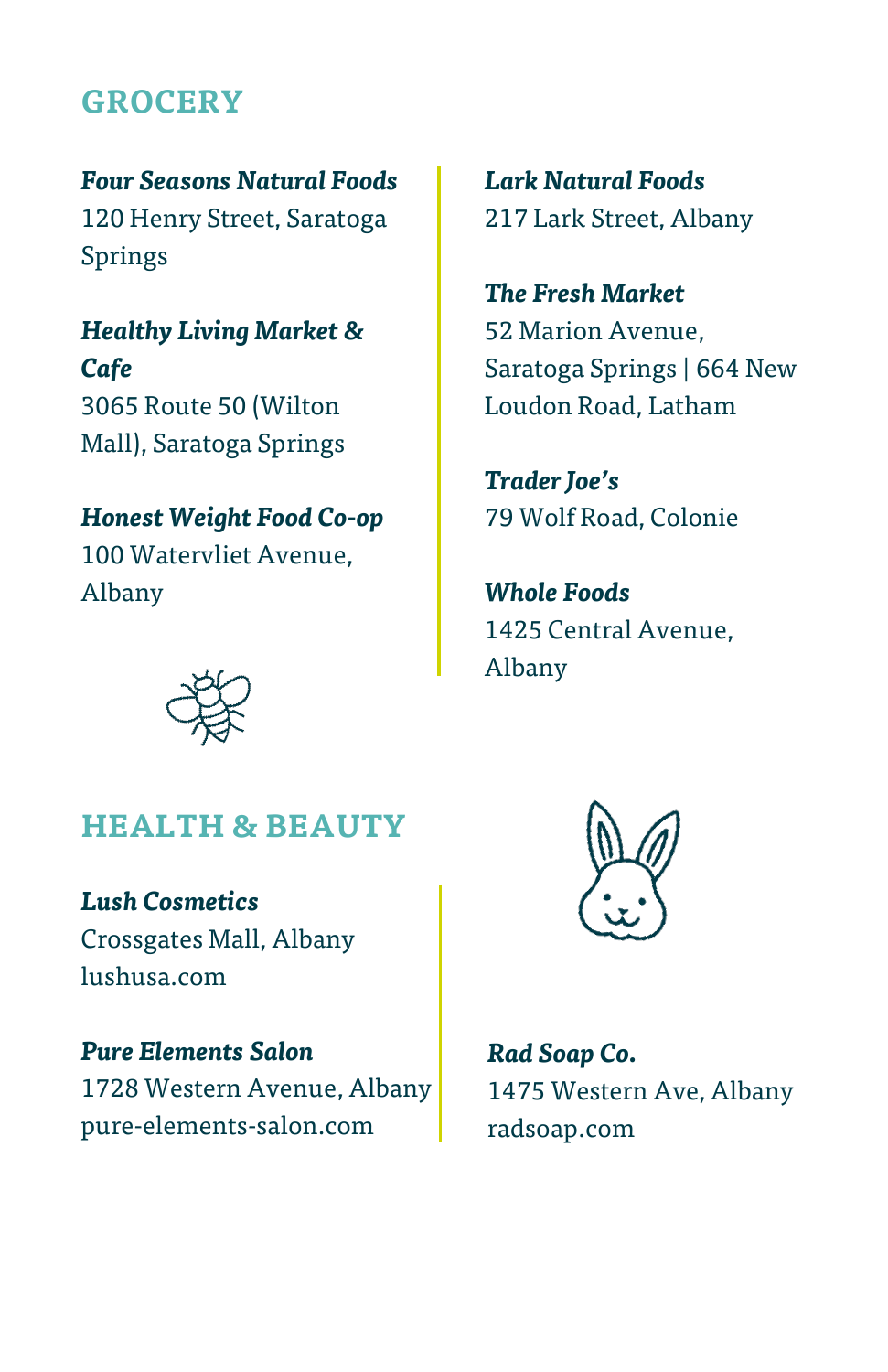# **ANIMAL SANCTUARIES**

*Arthur's Acres Sanctuary* Parksville, NY

*Asha's Farm Sanctuary*  Newfane, NY

*Broome Animal Sanctuary & Farm*  Middleburgh, NY



*Catskill Animal Sanctuary*  Saugerties, NY

*Farm Sanctuary*  Watkins Glen, NY

*Goats of Anarchy*  Annandale, NJ

*Indraloka Animal Sanctuary* Dalton, PA

*Maple Farm Sanctuary*  Mendon, MA

*Red Robin Song Animal Sanctuary & Guest House* New Lebanon, NY

*Safe Haven Farm Sanctuary*  Poughquag, NY

*Schoharie Creek Sanctuary* Amsterdam, NY

*Sunny Meadow Sanctuary*  Barre, MA

*Tamerlaine Sanctuary*  Montague, NJ

*VINE Sanctuary* Springfield, VT

*Woodstock Farm Sanctuary*  High Falls, NY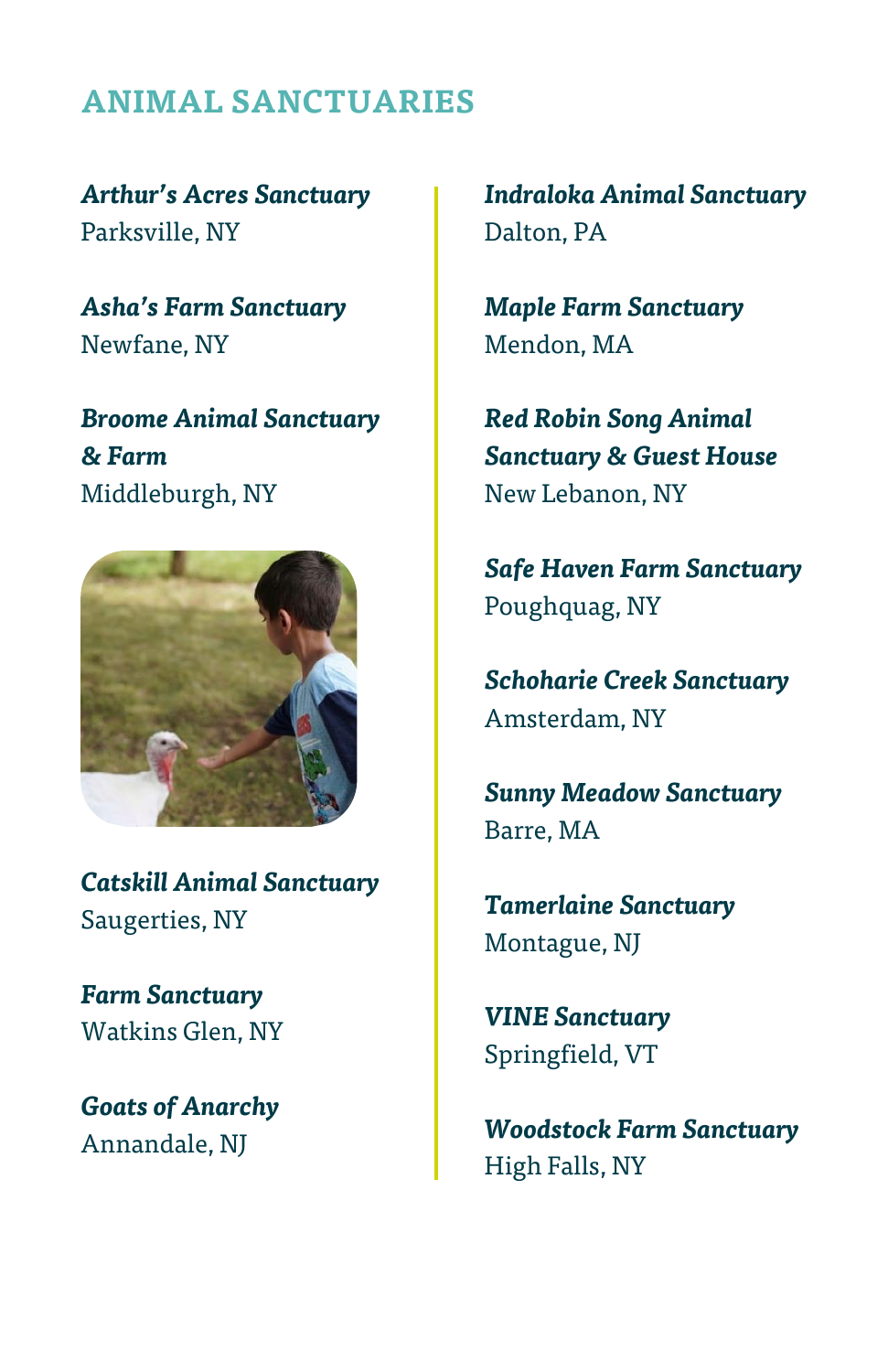## **Beyond The Food | Cruelty-Free Choices + Tips**

Many companies test their cosmetics, cleaning, and personal care products on animals and/or use animal-derived ingredients in their formulas.

**Reminder**, not all crueltyfree products (not tested on animals) are vegan.

**Look for these commonly used logos on package labels to help you tell at a quick glance if a product is vegan and cruelty-free**!



# **What's That?**

 **10 Non-Vegan Ingredients Found in Food or Products** 

There are sometimes sneaky animal-derived ingredients that may be in something and not clearly indicated. We suggest to not worry too much about the trace ingredients and to just do your best. If you have any questions, we'd love to help!

| Beeswax / Honey                 |
|---------------------------------|
| Castoreum                       |
| Cochineal or carmine            |
| Collagen                        |
| Confectioner's Glaze (typically |
| on candy)                       |
|                                 |

Gelatin Isinglass (typically in alcohol) Lard L. Cysteine (bread products) Milk Products: Whey, Casein, Lactose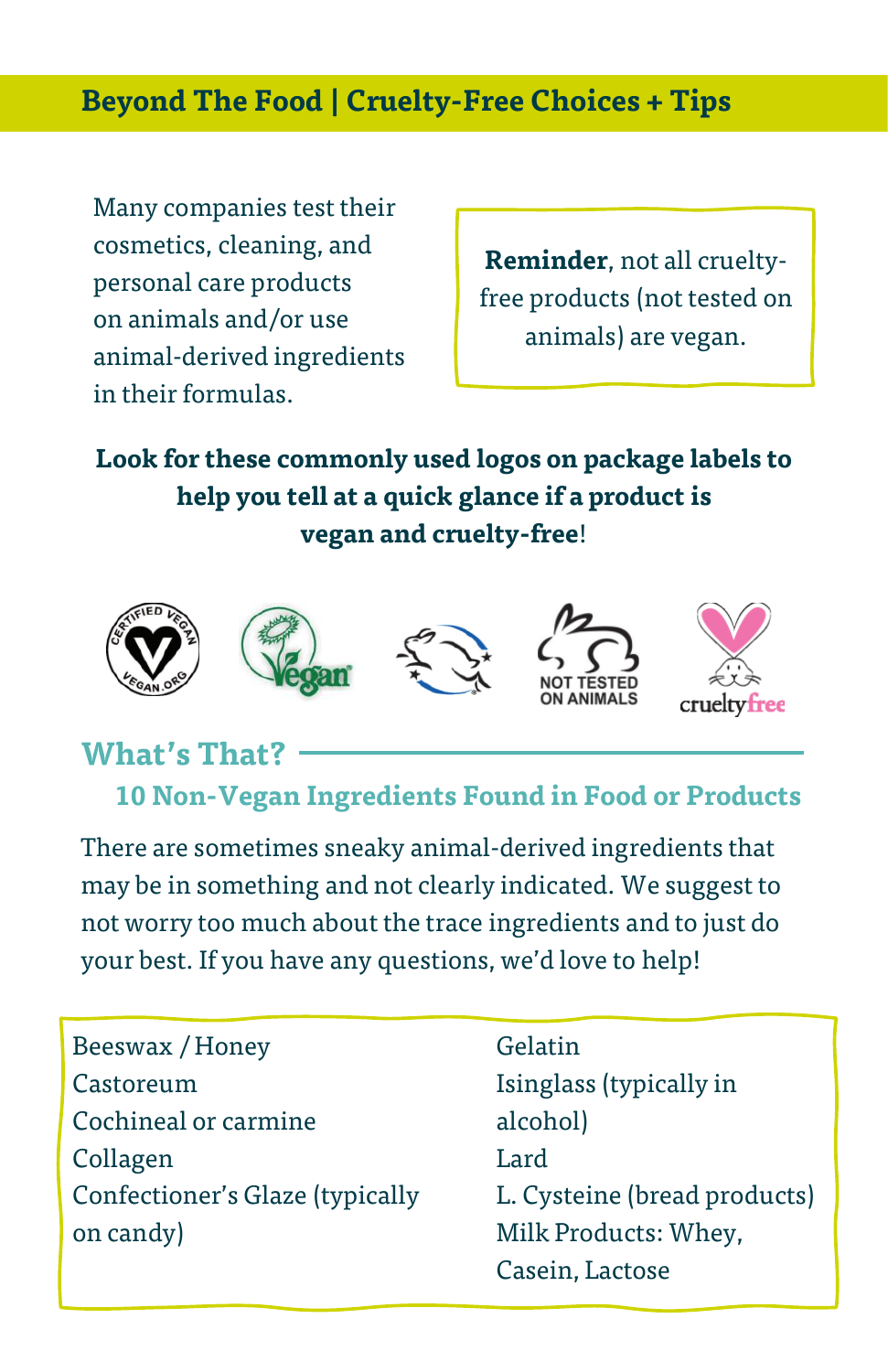# **Our Membership Perk Providers**



# **Thank you to VegFund & VegInvest for supporting our outreach!**